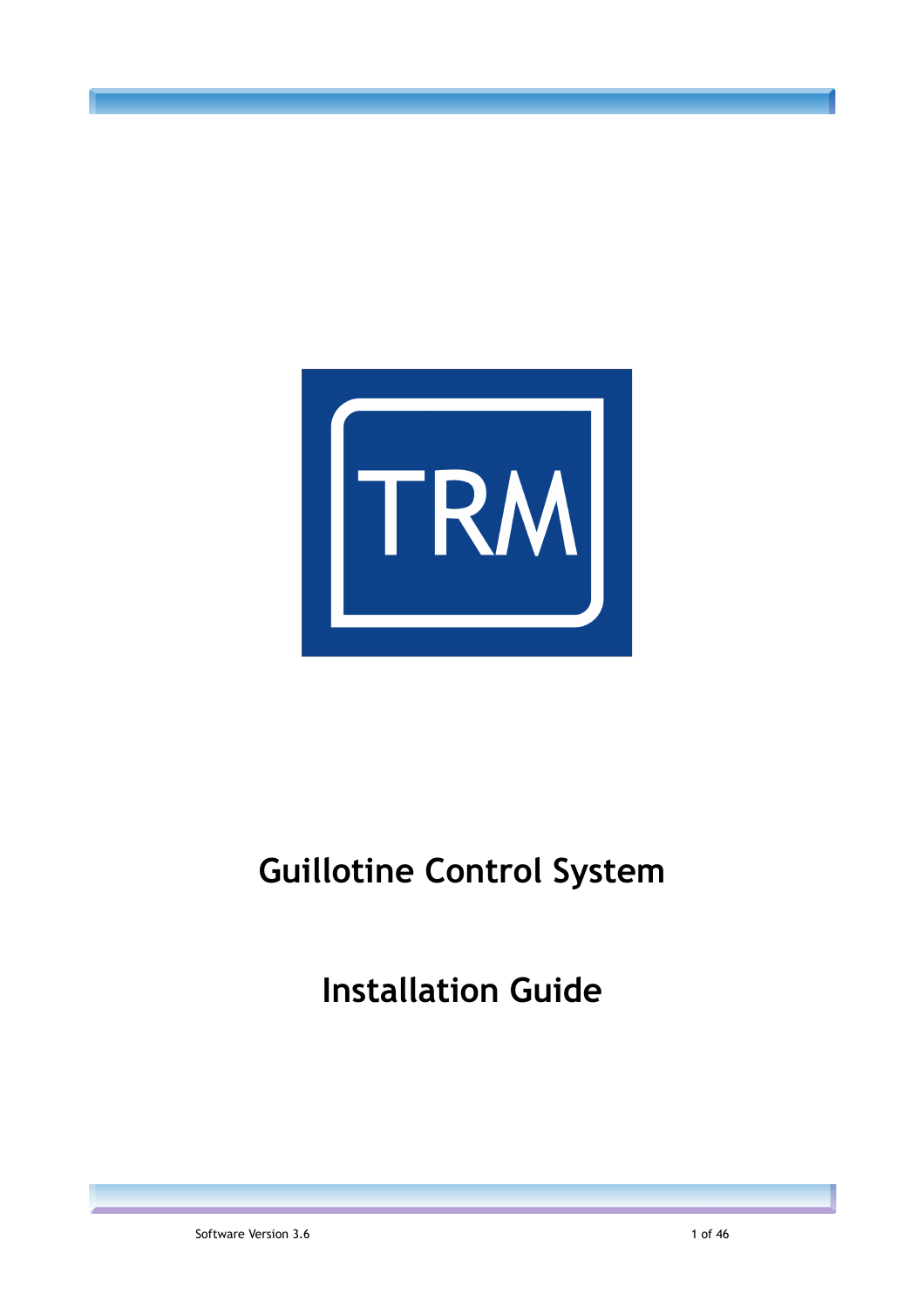## **Table of Contents**

| . 28 |
|------|
|      |
|      |
|      |
|      |
|      |
|      |
|      |
|      |
|      |
|      |
|      |
|      |
|      |
|      |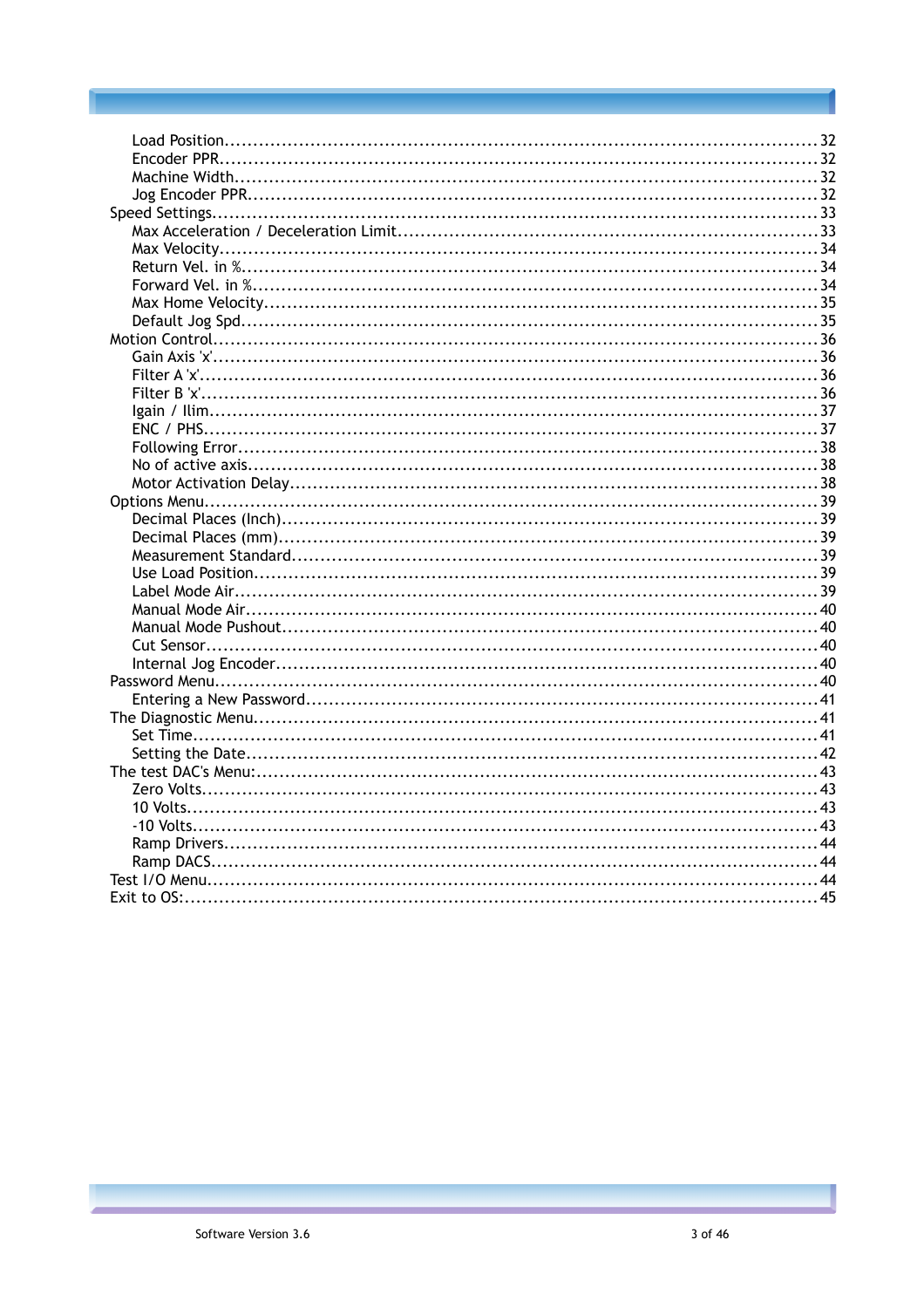## **Health and Safety**





- 1. The user should ensure that safe working practices are adhered to and that correct Personal Protective Equipment (PPE) is used at all times relevant to the nature of work undertaken and the type of machinery being operated.
- 2. Before powering up or using PROCUT, the user should ensure that the machine being operated is clean, debris free and is being operated in a safe manner as required by the Laws, Rules, Regulations and Best Working Practices in force for the Country in which the equipment is being operated and that all safety devices are in undamaged and correct operating order.
- 3. This software (PROCUT) should not be used by personnel that have not been trained in the use of such software or the machinery it is used on.
- 4. TRM cannot be held liable for the miss-operation or incorrect programming of the system be it operating program or setup parameters.
- 5. Training and operation of machinery is solely the user's/owners responsibility and appropriate Risk Assessment records should be kept at all times.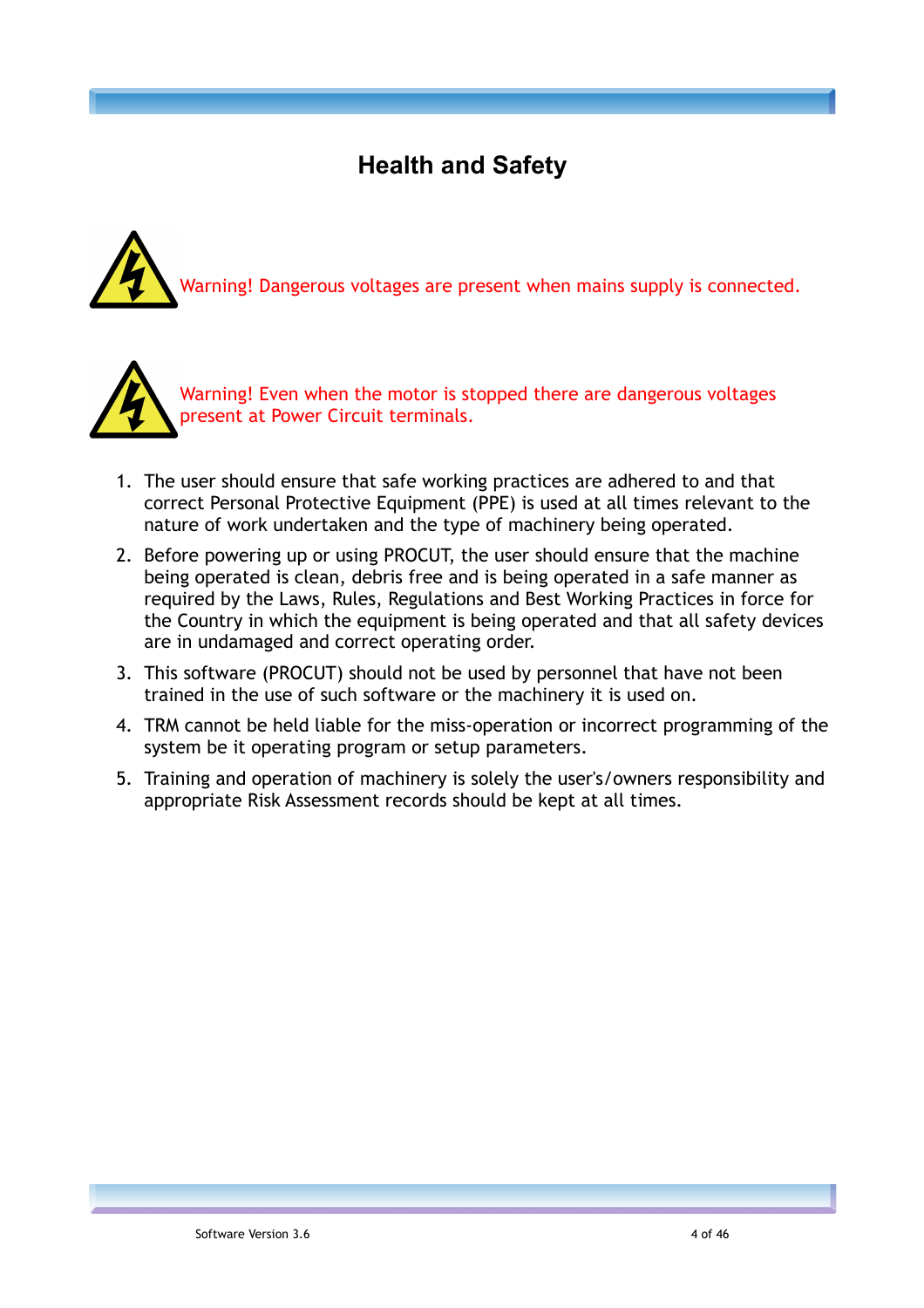## **System Overview**

The guillotine backgauge control system normally includes all the electrical and mechanical parts needed for the installation and operation of the guillotine machine backgauge. In some circumstances it may be necessary for the installer to modify the supplied components or manufacture new parts to suit the machine.

The installation is divided in 2 main parts:

#### **Mechanical Installation:**

- Servomotor and pulleys
- Electrical cabinet
- Motion controller
- Sensors (Home, Clamp, Knife, False Plate)
- Start/Stop unit
- Wiring the air cushion
- Motor connection
- Mains connection

#### **Programming:**

- Motion Control Parameters
- Speed Setup
- Options Setup
- Stability Test
- Test Run

#### IMPORTANT!

All supplied cables are 4 meters long, it is possible that the cable will be longer than the distance between components, if this happens **DO NOT CUT THE CABLE**, simply roll up the cable until it is the desired length and clip together.

Cables can be ordered at different lengths if required.

Be sure the cables do not obstruct any movement and are safely placed tight against the machine, this will prevent any future problems.

Do not coil the MOTOR wires or MAINS wires with encoder signal wires, keep them separate.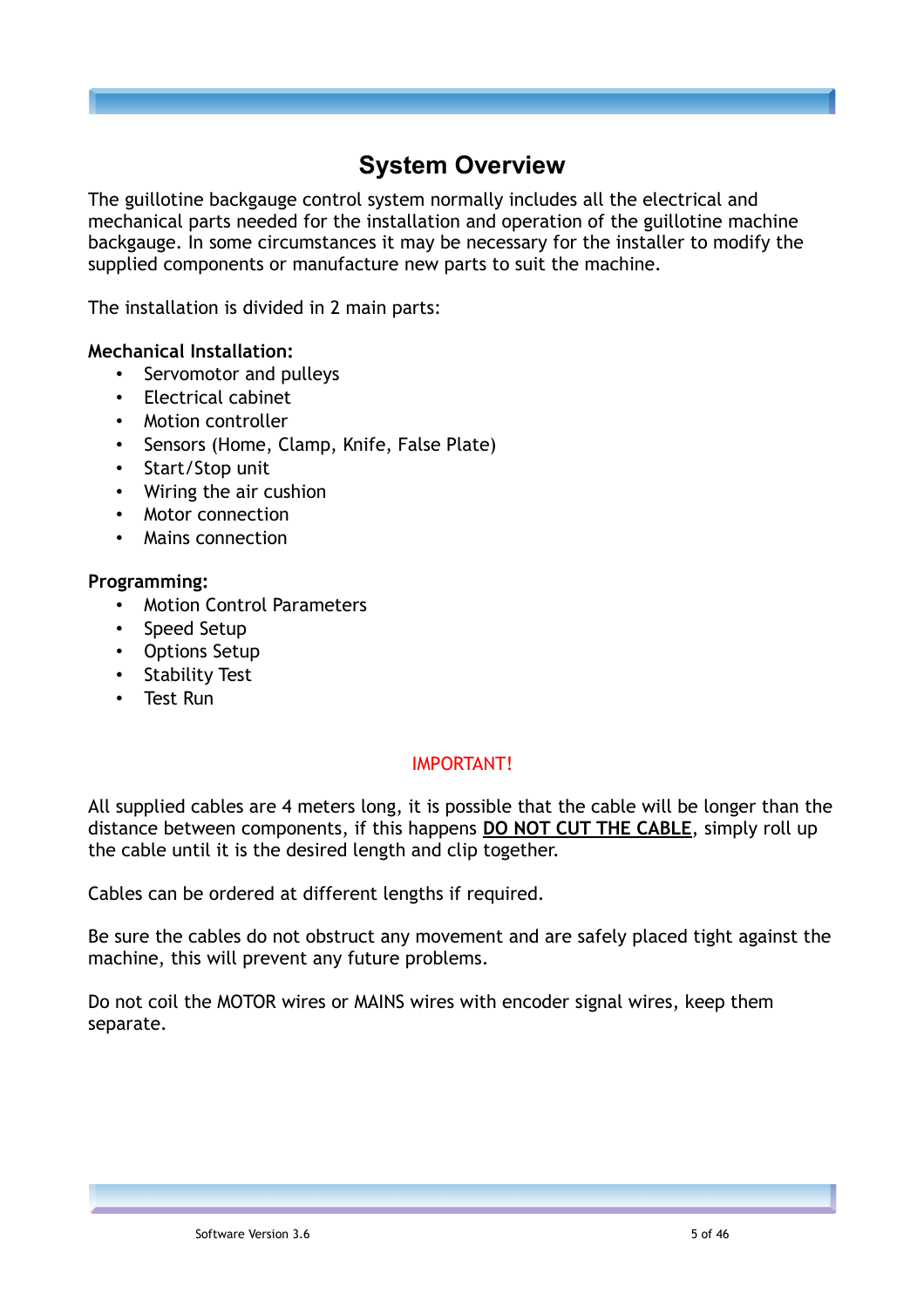## **Mechanical Installation**



## **Component Location & Overview**

Note:

The False Clamp sensor is intended to detect the false clamp when not in use. Therefore the sensor is located where the False Clamp is stored. Not all machines have a False Clamp.

The Encoder can be placed in different parts of the machine however when using a servomotor it would normally be mounted on the servo motor. When using an AC motor it may have to be driven from the leadscrew however the installer should minimise any backlash in the system.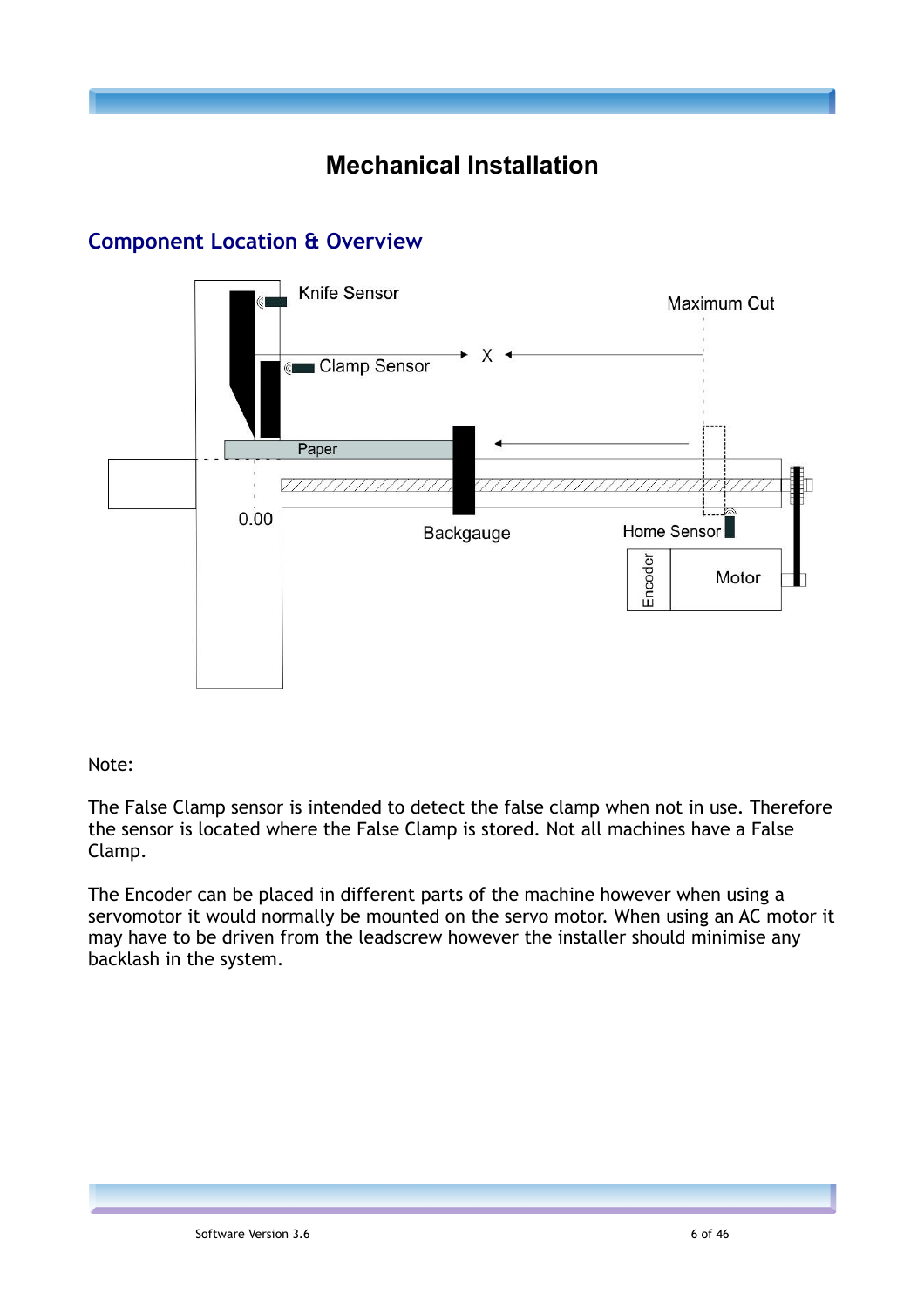## **Installation of Servomotor and Pulleys**

There are many different ways of installing a replacement motor depending on the bed of the machine. We supply a flat plate mount normally or as an alternate a 90' mounting plate is available.

As we can see below the servo motor is located parallel to the lead screw and both pulleys are aligned. If the belt drops off the pulley then alignment should be checked and adjusted as needed.





- 1. In order to provide a clear space to mount the new motor and pulleys, remove the old motor and pulleys.
- 2. The Motor is usually shipped with the pulley fitted, the installer then needs to fit the larger pulley to the machine, these can be bored and broached at the time of order. The pulley needs to be fitted to the leadscrew first as it will be needed in the next step.
- 3. Decide where best to mount the motor bracket and remember that a timing belt is going to be installed so the distance needs to suit the belt. On some machines it could be necessary for the installer to change the toothed belt or use an extra bracket to ensure the alignment and centres are correct.
- 4. Mount the bracket to the machine so that the tension in the belt and alignment between both pulleys can be adjusted.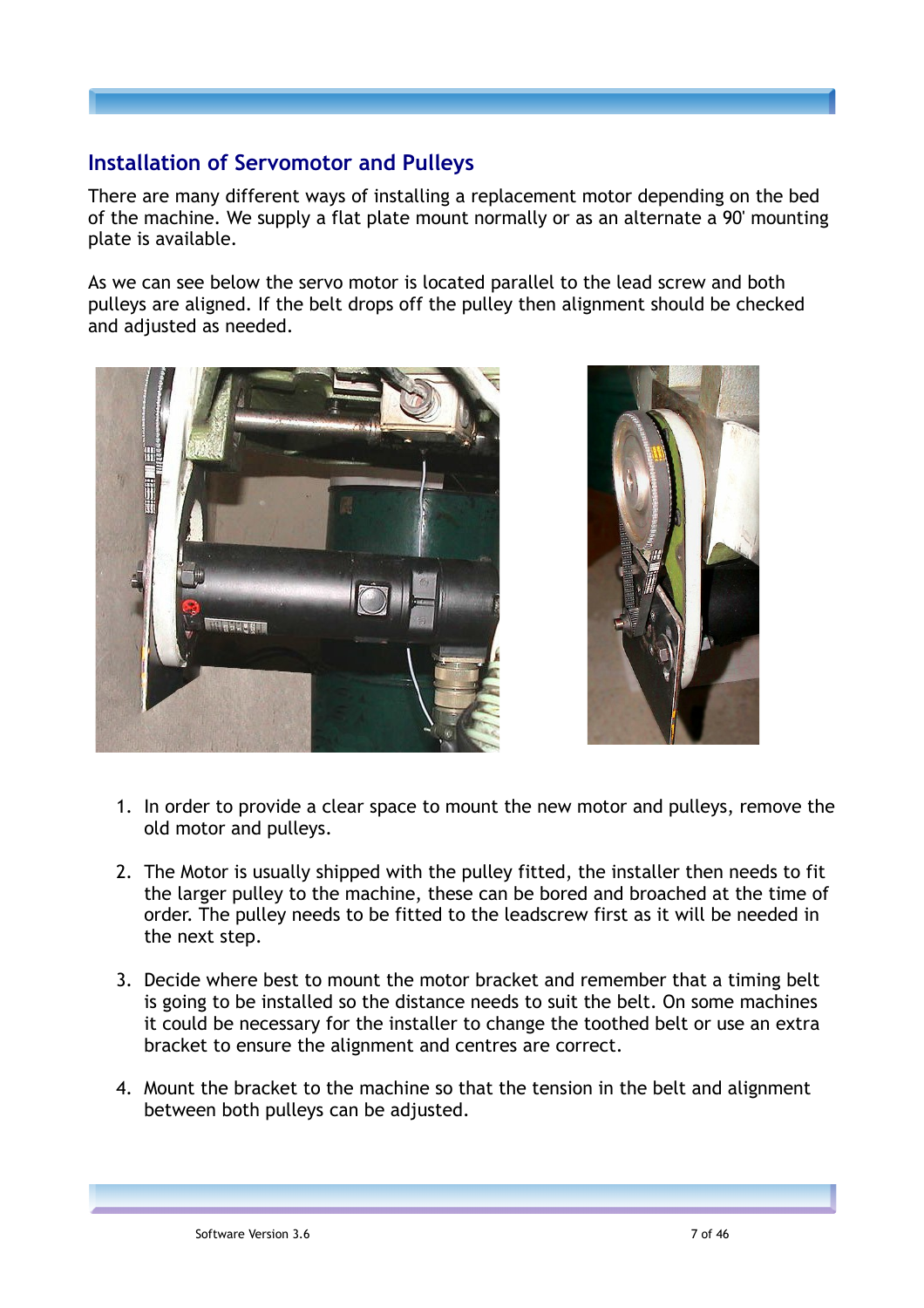- 5. Mount the Motor to the Bracket and ensure cables are clear of any moving parts.
- 6. Install and tension the Belt.
- 7. Rotate the leadscrew by hand at least 10 turns in both directions to check alignment and belt runout.
- **8. Remove the belt to aid further commissioning.**

## **Installation of the Electrical Cabinet**

The electrical cabinet is normally located at the back of the machine in a convenient location between the motion controller and the servomotor. Please be aware that the length of the cables is enough to connect the encoder, Start/Stop switches, Sensors and D-type connectors, these are normally supplied at 4 meters long however on particularly large machines the cables can be supplied longer if needed.

The electrical cabinet is supplied with mounting brackets to ease the installation, please ensure it is securely mounted and free from vibration.

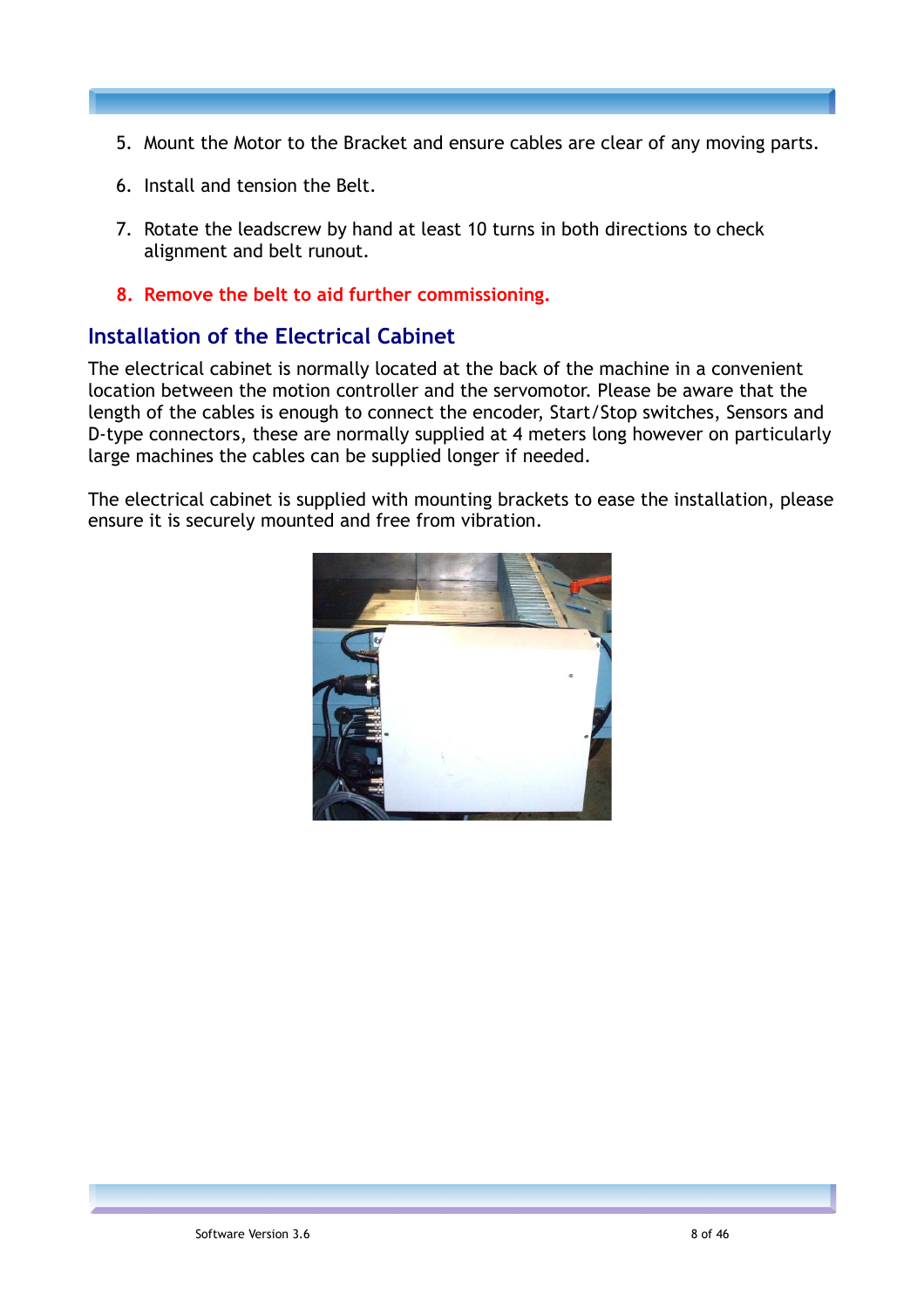## **Installation of the Motion Controller**

The motion controller is normally installed into the front of the machine and is intended to be easily accessed by the operator. A hole should be cut according to the supplied drawing and the controller inserted. Use the brackets provided to secure the controller in place. The Nylon bolts supplied should be tightened against the backside of the plate the controller is mounted in.

Alternatively the controller can be mounted by using the TRM POD system. The POD and Mechanical arm are ordered as an optional extra, please see our website for further details. These allow the controller to be mounted to the side or in front as needed.

Once the controller and the electrical cabinet are in position you can route and connect the 44 and 37 way cables to the controller.



## **Installation of Sensors**

The sensors provided are capable of detecting steel upto 4mm away however it is usually good practice to install within 2-3mm of the object to ensure good accuracy. It should also be positioned so that the face being detected has a  $90^{\circ}$  edge to it rather than rounded or sloping as these will give variable results and mis-measurement will occur.

1. Home Sensor

The home sensor is used to detect the travel limit of the backgauge. Every time the Controller is turned ON and a program is executed the controller will search for the home sensor, once detected and with the machine sizes correctly set, the controller will know the exact position of the backgauge and proceed with the program created by the user.

The Home Sensor should be plugged in to the Home Sensor connector on the electrical cabinet. The Home sensor itself must be placed under the table using the sensor brackets, please note that depending on the distance between the sensor and the knife the maximum cut will vary. The maximum cut is not from the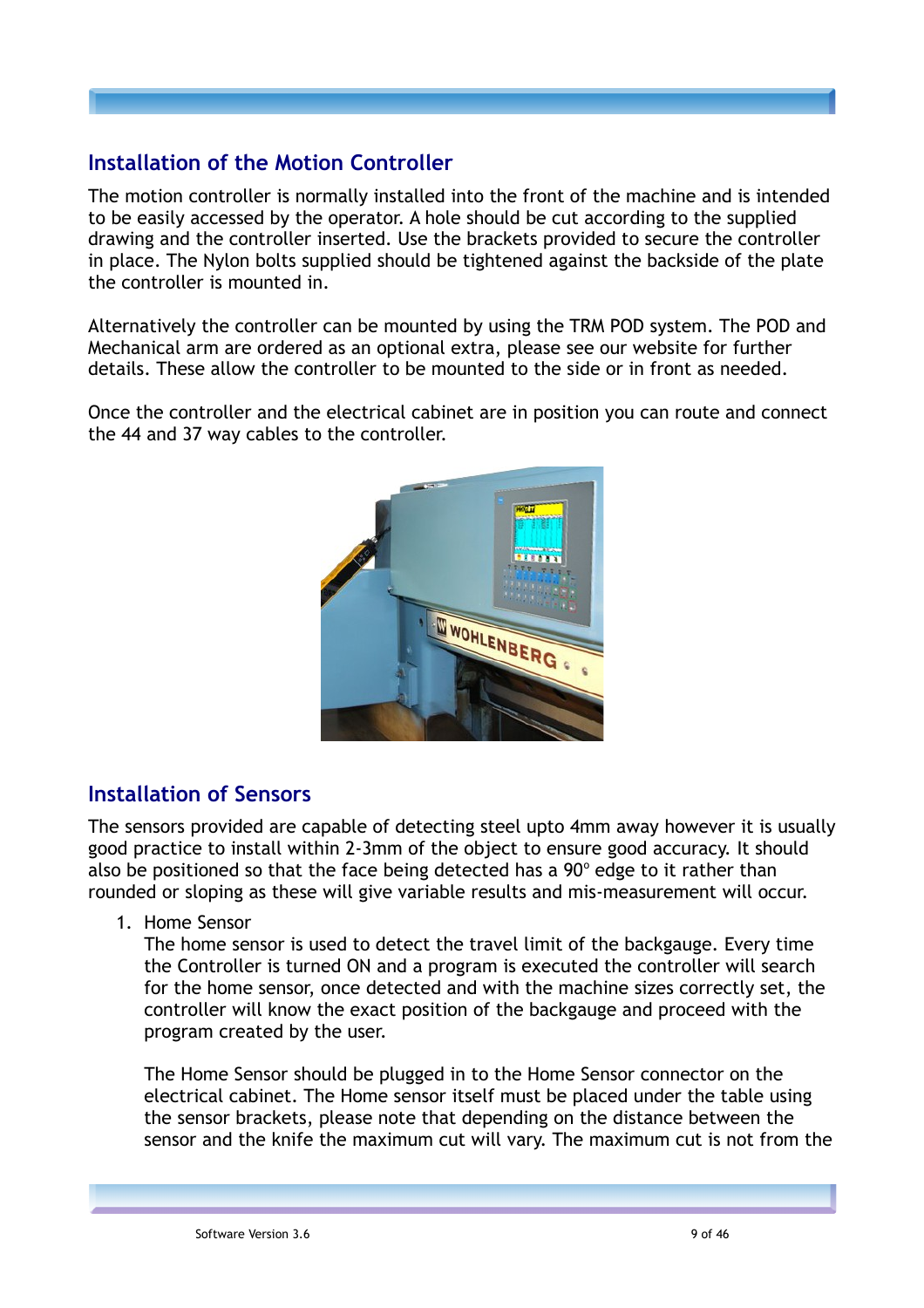knife to the home sensor, it is from the knife to the front of the backgauge when the sensor is detecting the backgauge.

**IMPORTANT! - To avoid damage to the sensor and machine, NEVER INSTALL THE SENSOR TOWARDS THE ONCOMING BACKGAUGE. The object should be able to pass across the face of the sensor without damage.**

When the sensor is powered up it can detect up to a distance of 4 mm on steel and will light when detecting the backgauge. Move the backgauge forwards and backwards to ensure the light turns on and off and to check clearance and sensing distance.

#### 2. Knife Sensor

The Knife Sensor should be plugged in to the Knife Sensor connector on the electrical cabinet.

The Knife Sensor is intended to sense the knife when it is in rest position, which is when the knife is up. Find a suitable position for the sensor bracket on the back side of the machine so that when the knife moves down and up the sensor will detect the movement. Please be sure the sensor is close enough to the knife so it will detect it and will light when detecting the knife.

#### 3. Clamp Sensor

The Clamp Sensor should be plugged in to the Clamp Sensor connector on the electrical cabinet.

The Clamp Sensor is intended to sense the clamp when it is in rest position, which it is when the clamp is up. The clamp sensor is normally located close to the knife sensor and same recommendations for the installation apply.

#### 4. False Clamp (shoe) Sensor

The sensor will be placed where the false clamp is stored when not in use. If the sensor does not detect the False Clamp, the software assumes it IS in use and the controller will use the minimum cut setting "Min Cut (clamp shoe)" as the minimum cut. If the sensor does detect the False Clamp the controller will assume it is NOT in use and will use the minimum cut setting "Min Cut (no shoe)". The minimum cut settings are in the "Calibration Menu" explained in the second part of this manual.

#### **Installation of the START and STOP Buttons**

The Start and Stop buttons can be mounted into the front of the machine for easy access or into the POD if supplied. The Green Start button uses a N/O (normally open) contact block with Red/Blue wires and the Black Stop button uses a N/C (normally closed) contact block with Yellow/Green wires. These are normally supplied pre-wired and the contact blocks just need to be clipped onto the rear of the buttons once they are fastened in place.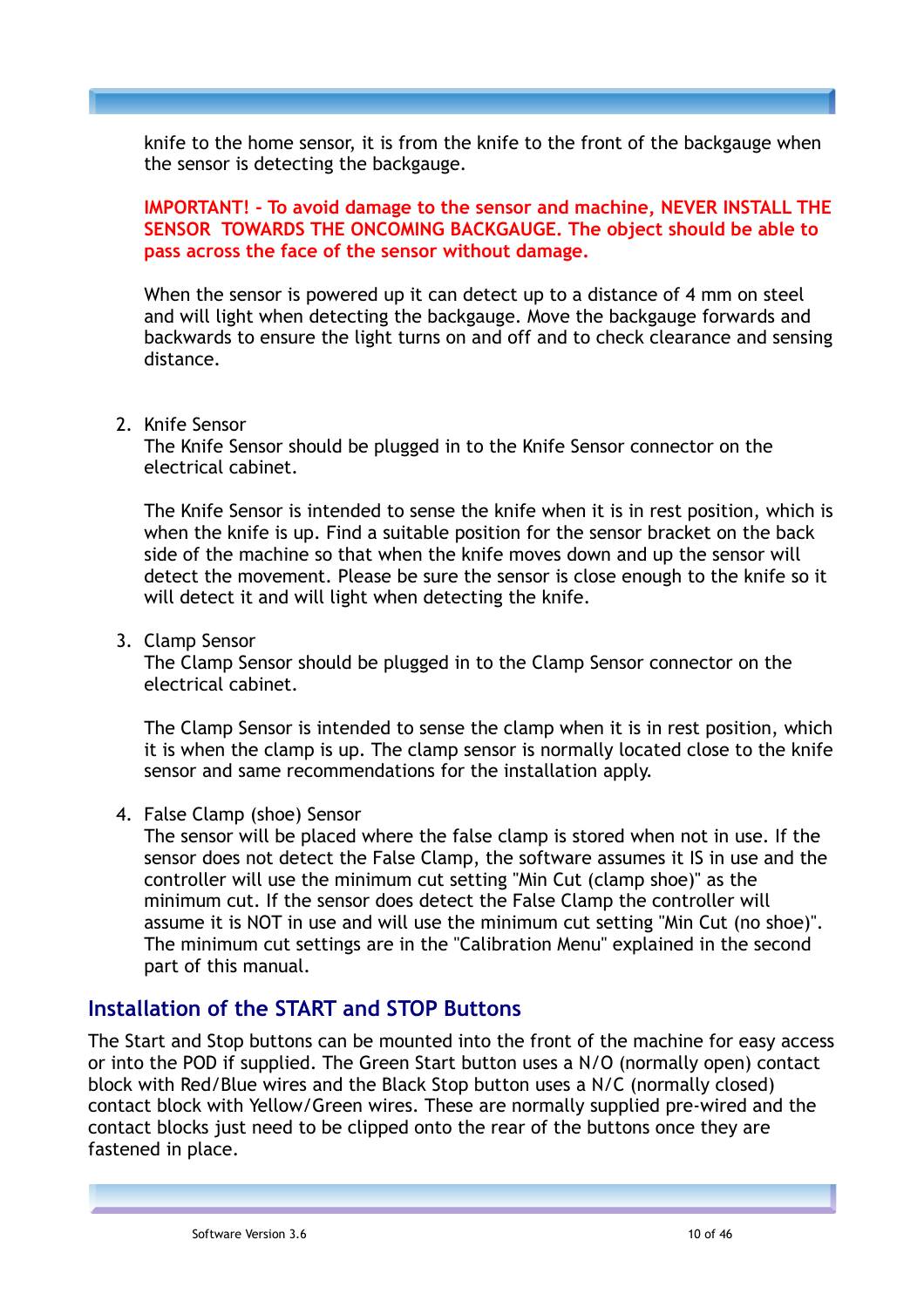



| Wire Colour      | Description           |
|------------------|-----------------------|
| Yellow           | <b>Emergency Stop</b> |
| Green            | <b>Emergency Stop</b> |
| <b>Black</b>     | 0 Volts               |
| Red              | +24 Volts DC          |
| Purple or Orange | <b>Clamp Enable</b>   |
| White            | Ready to Cut          |
| Brown            | Air Enable            |

## **Wiring the air table connection**

PROCUT has a parameter column in the Edit/Create screen called 'AIR' and the user can select 2 options for this parameter 'YES' or 'NO'. If the parameter is set to 'YES' it means that the 'Air Table enable' signal will be active when the backgauge is moving to that position. This enable signal will be inactive when the backgauge has stopped and the machine is ready to cut. If the AIR parameter is set to 'NO' the enable signal will always be inactive.

In some cases is not necessary to wire up this connection as the machine already turns the air ON or OFF without using the 'Air Table Enable' signal.

For wiring up the air table please look at the diagram "Air Enable Relay" shown above.

## **Cut Enable and Hold Down enable**

PROCUT has 2 outputs to enable a Cut and to enable the Hold Down (clamp). This is optional and requires the user to install the connections as in the previous diagram. This should be installed in series with the operator buttons.

Please note that this is not intended as a safety circuit or to override the operator buttons, more to ensure the knife and clamp are not active when the backgauge is moving. The safety circuits of the machine should not be tampered with and should still be effective in preventing accidents as originally intended.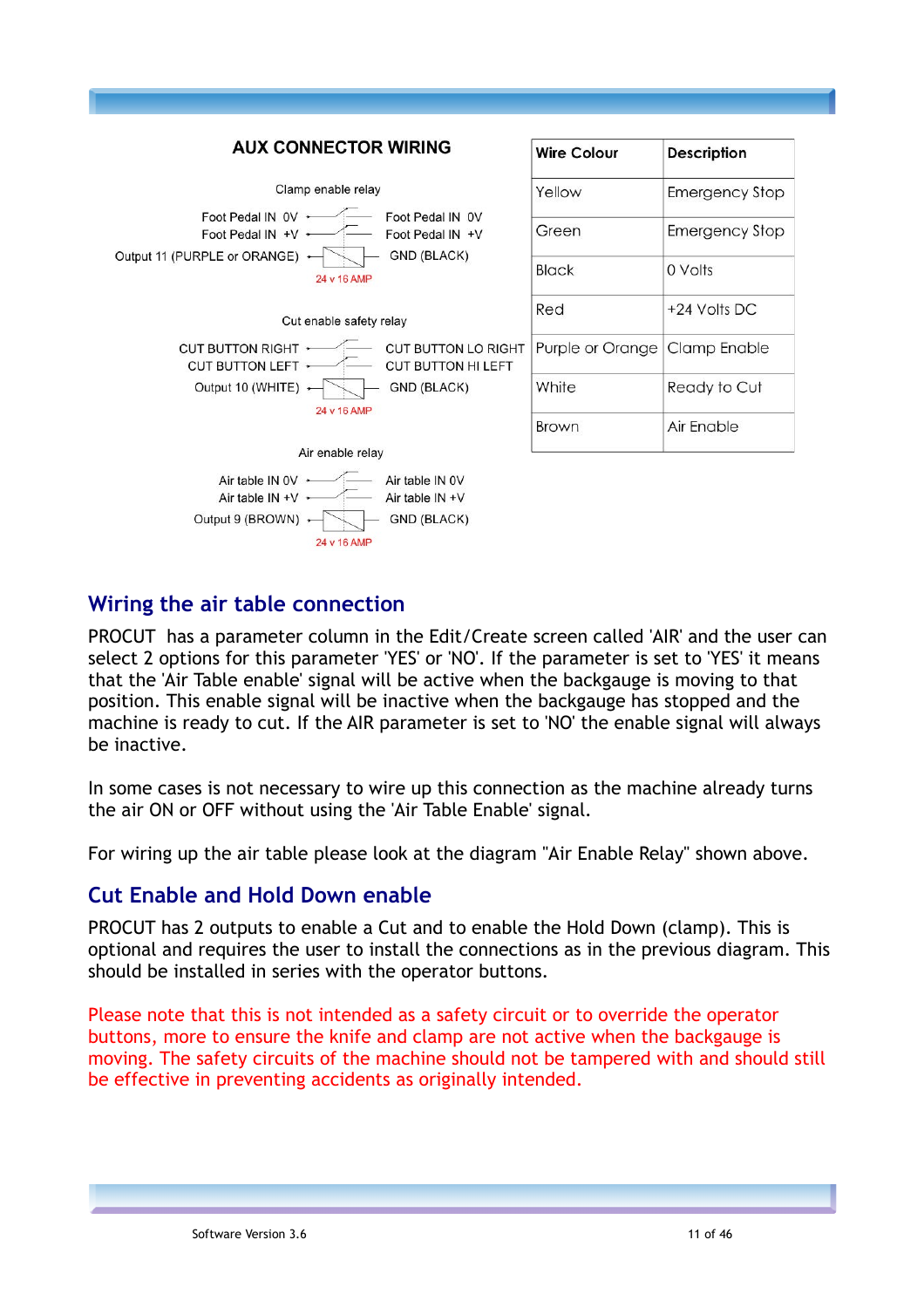### **Motor Connection**

As we supply different motors depending on price and power there are a number of different connector options. Normally the pre-wired motor connector should be plugged into the motor connector on the electrical cabinet and locked in place with the integral locking ring. This connector is polarised to the connection can only be made one way. In the case of the AC Servo system the in-line plugs should be connected and the encoder connected to the cabinet.

### **Handwheel**

It is important to ensure that the original handwheel is not a danger to the operator when powered. This should be assessed and changed to a safer handwheel if necessary.

## **Installing the Electronic Jog Wheel**

The Jog wheel is an optional feature and it is intended to replace the hand wheel. When installed, it allows the user to make fine accurate adjustments of the backgauge which can then be stored in the program.

The Jog Wheel provided by TRM is to be plugged to the Jog Wheel connector on the electrical cabinet.

## **Mains Connection**

The system can be connected to 120 AC or to 230 AC mains at either 50 or 60Hz, however internal modification has to be made to change the power supply. To avoid damage the system will be shipped set to 230V unless otherwise requested. Please verify what voltage is to be used before connecting it to the mains supply.

Mains connections are noisy signals and could affect the motion control signals, in order to avoid this, ensure the mains cable is routed away from the control cables.

Please contact us for information on how to change voltages.

**Please note that in all cases the Earth pin must be connected otherwise damage to the system may occur.**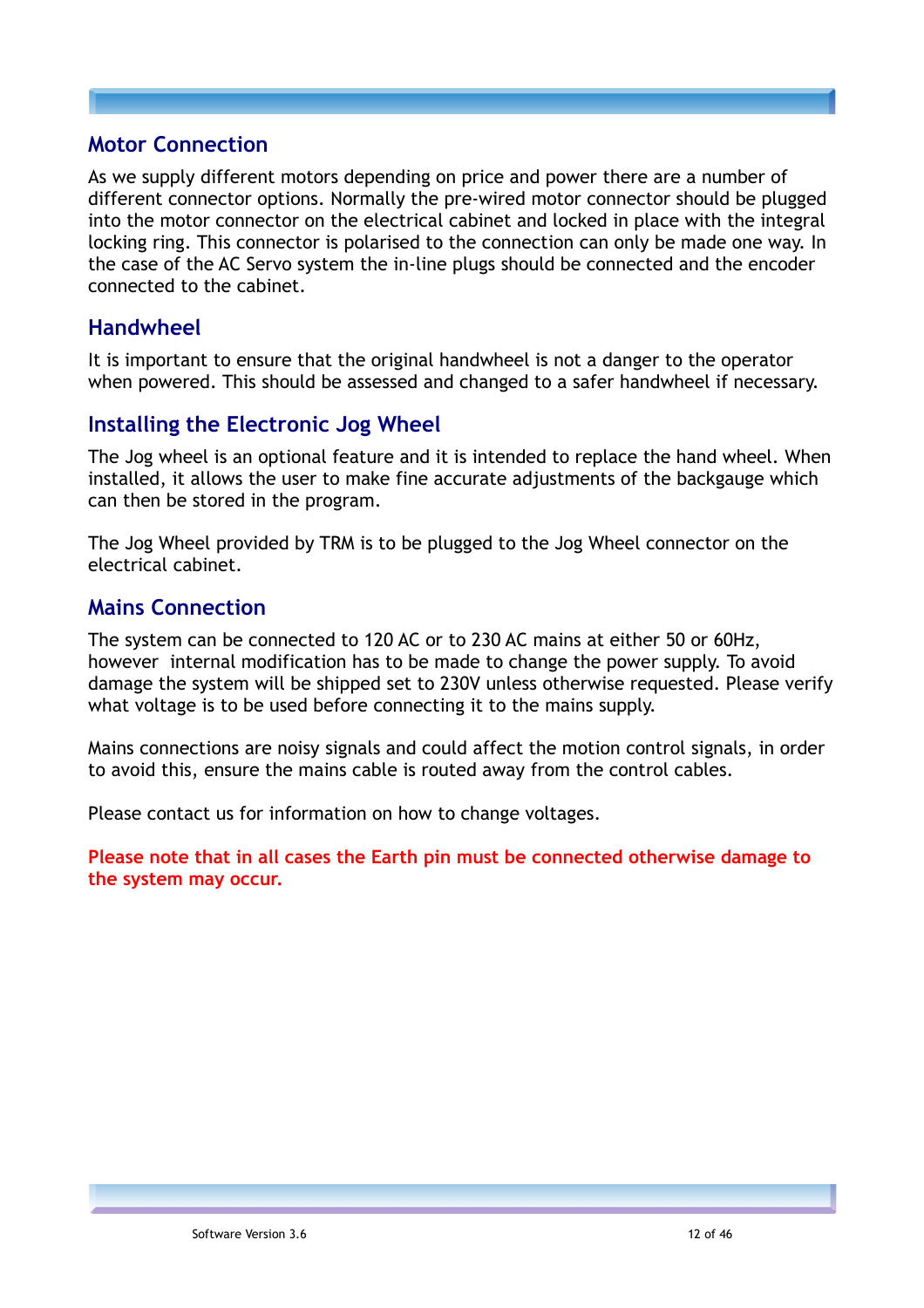## **Data Installation**

## **Quick Start**

Once the mechanical installation is finished you are ready to start the software setup. The values setup here are different from machine to machine though some values are common.

Please remember that the data entered in the technical menu has to be as accurate as possible in order to have an accurate cut and to avoid over-shooting axis limits.

Normally the controller will be shipped from the factory with default values set and fully tested. If the backup battery has become flat over time (>6 months) then it may be necessary to clear all data and programming to ensure the memory is clean and only holds good data.



From the Welcome Menu shown above select 'Technical Menu' (F5 key) and enter the master password.



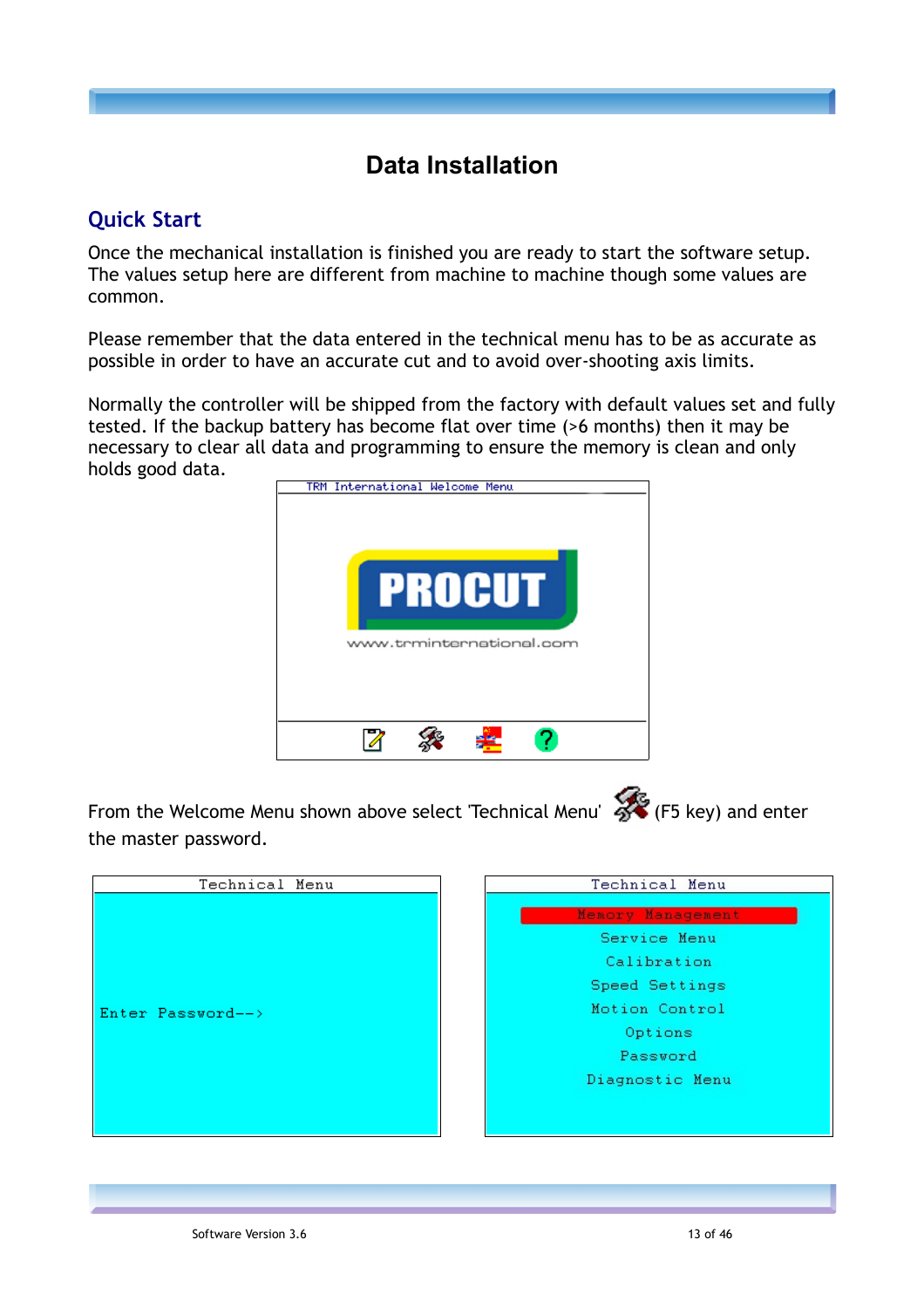## **Defaults**

To clear the controller and setup as new, from the 'Service Menu' select 'Factory Defaults' and enter the master password. Please note if your system has been shipped with a specific motor and encoder combination this option should not be used unless the correct settings have been obtained. The Factory defaults assume a basic DC motor setting.

A yellow pop up menu will appear on screen with 2 options, select the machine type from the options. If your machine is not shown select a similar machine type.

|                                          | Restore Factory Defaults |  |
|------------------------------------------|--------------------------|--|
| Restore the factory<br>default settings? |                          |  |
|                                          |                          |  |

When asked 'Restore the factory defaults settings?', select OK

When asked 'Delete database also?' select OK.

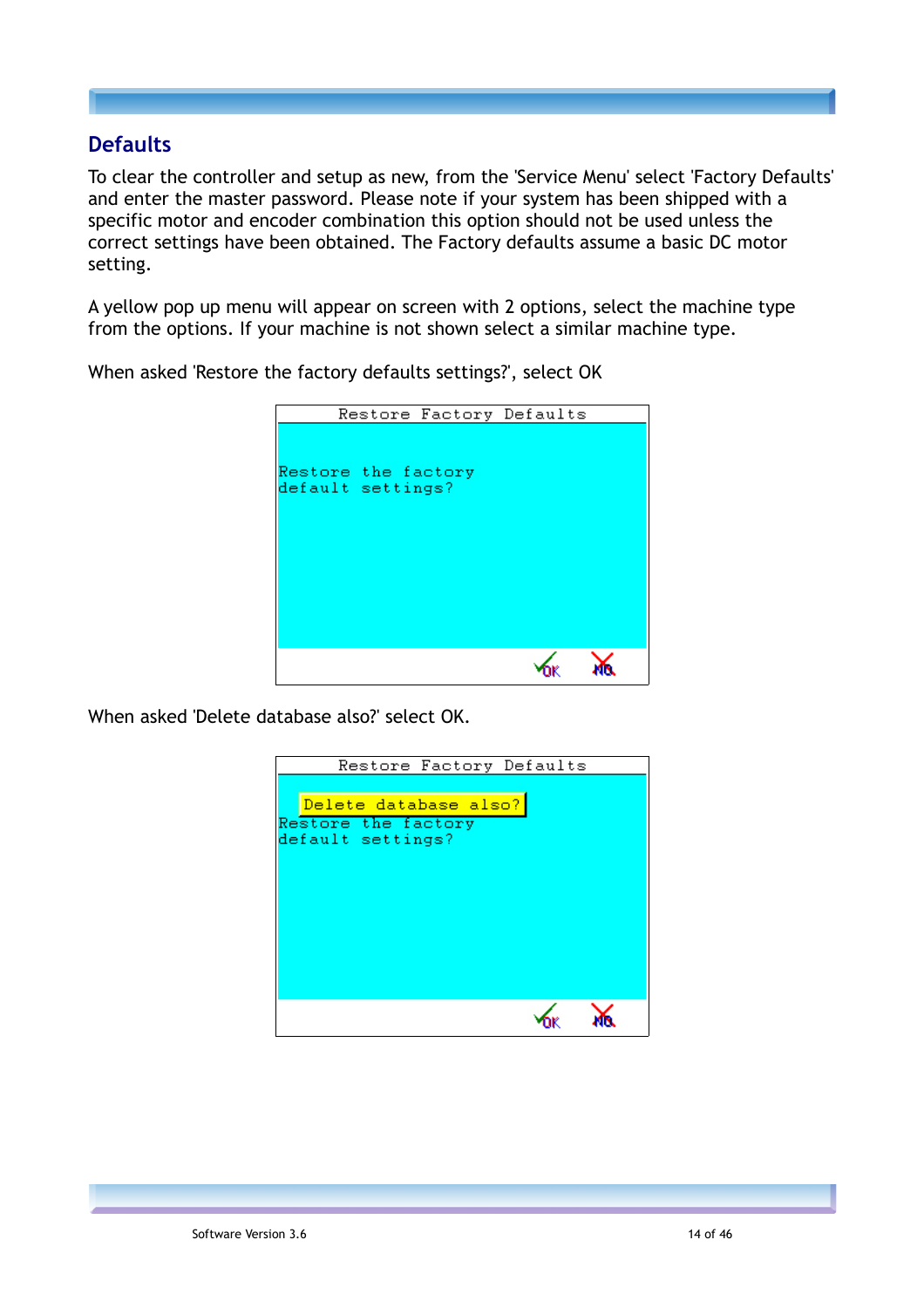## **Service Record**

From 'Service Menu' Select 'Service Record', the screen below will be shown:

| Service Record Menu               |                   |
|-----------------------------------|-------------------|
| Total Distance Moved ---- (M) :-- | 00000002.6        |
|                                   | <b>ВВЯВЯВЯ1.6</b> |
| Actuator Service Interval (M) : - | 00100000.0        |
| Total No. Cuts                    | 00000019          |
| Cuts Since Service                | 000000002         |
| Machine Service Interval Cuts :   | 00010000          |
| Commission date                   | 01-01-2016        |
| Last Serviced on                  | 14-11-2016        |
| Service Interval                  | 8838              |
| Service Number                    | 000000            |

Some parameters are calculated by the system, these are:

- Total Distance Moved
- Moved Since Service
- Total Number of Cuts
- Cuts Since Service

The remaining parameters are to be set at installation and at each service. In this current mode these parameters cannot be edited.

In order to edit these the installer needs to press the F7 key followed by entering the system password when prompted. The screen will then change to a white background and the parameters can be edited.

The installer can now clear the system calculated data if required. The remaining parameters should now be set and updated each time the machine is serviced.

*Total Distance Moved* – This is calculated every time the system moves forwards or backwards to a position. Normally this will never be reset unless a leadscrew or ballscrew is changed and the life of the screw needs to be recorded.

*Moved Since Service* – Usually this is set to zero following a machine service and is used by the system to generate warning messages based on the "Actuator Service Interval" setting. This is used with the "Actuator Service Interval" to alert the operator that the machine needs to be serviced.

*Actuator Service Interval* – This distance is used to alert the operator that the leadscrew or ballscrew needs to be serviced based on distance moved as failure to do so will result in greater wear and higher power required to move the backgague.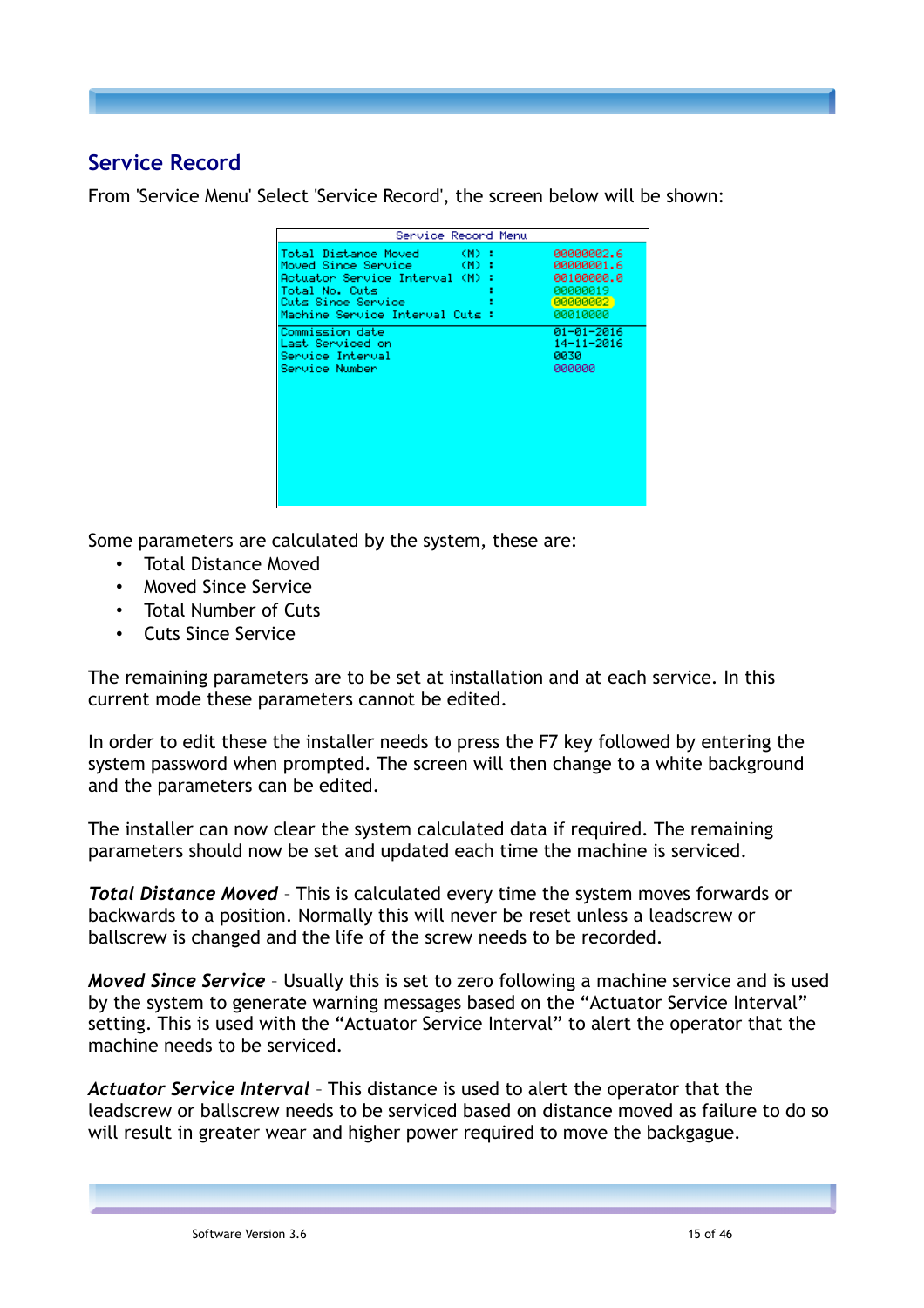*Total Number of Cuts* – This is a calculated field and is incremented after every knife operation. Normally this can be left unless a blade has been changed and can be set to zero to record the life of each blade.

*Cuts Since Service* – This is updated by the system following every cut made, it can be set to zero following each service and is used by the system and the "Machine Service Interval Cuts" to calculate and warn the operator when service is due.

*Machine Service Interval Cuts* – The number of cuts can be set here that it is estimated will be done before the blade needs sharpening or replacing. This is usually set at installation only.

*Commission Date* – This can be set as a record of the date the system was installed.

*Last Service Date* – This can be set as a record of the date of last service.

*Service Interval* – The number of days between service should be set here.

*Service Number* – This should be incremented by the service engineer to record each time the machine is serviced.

Return to the 'Technical Menu' by pressing the MENU key.

## **Test IO**

From the Technical Menu select 'Diagnostic Menu', enter the system password and then select 'Test I/O' you will see the screen shown below (the PMC controller has more outputs than the SMC version):

| Test I/O Menu PMC4                                    |
|-------------------------------------------------------|
| FEDCBA9876543210<br>Inputs<br>1111111111111111 0xFFFF |
| 0000011100000000 0x0700                               |
| 3210FEDCBA9876543210<br>Outputs                       |
| 1111111111111111                                      |

In this menu you can verify if the sensors and its connections are working properly.

If you want to test the Home Sensor, place a metallic object in front of the sensor and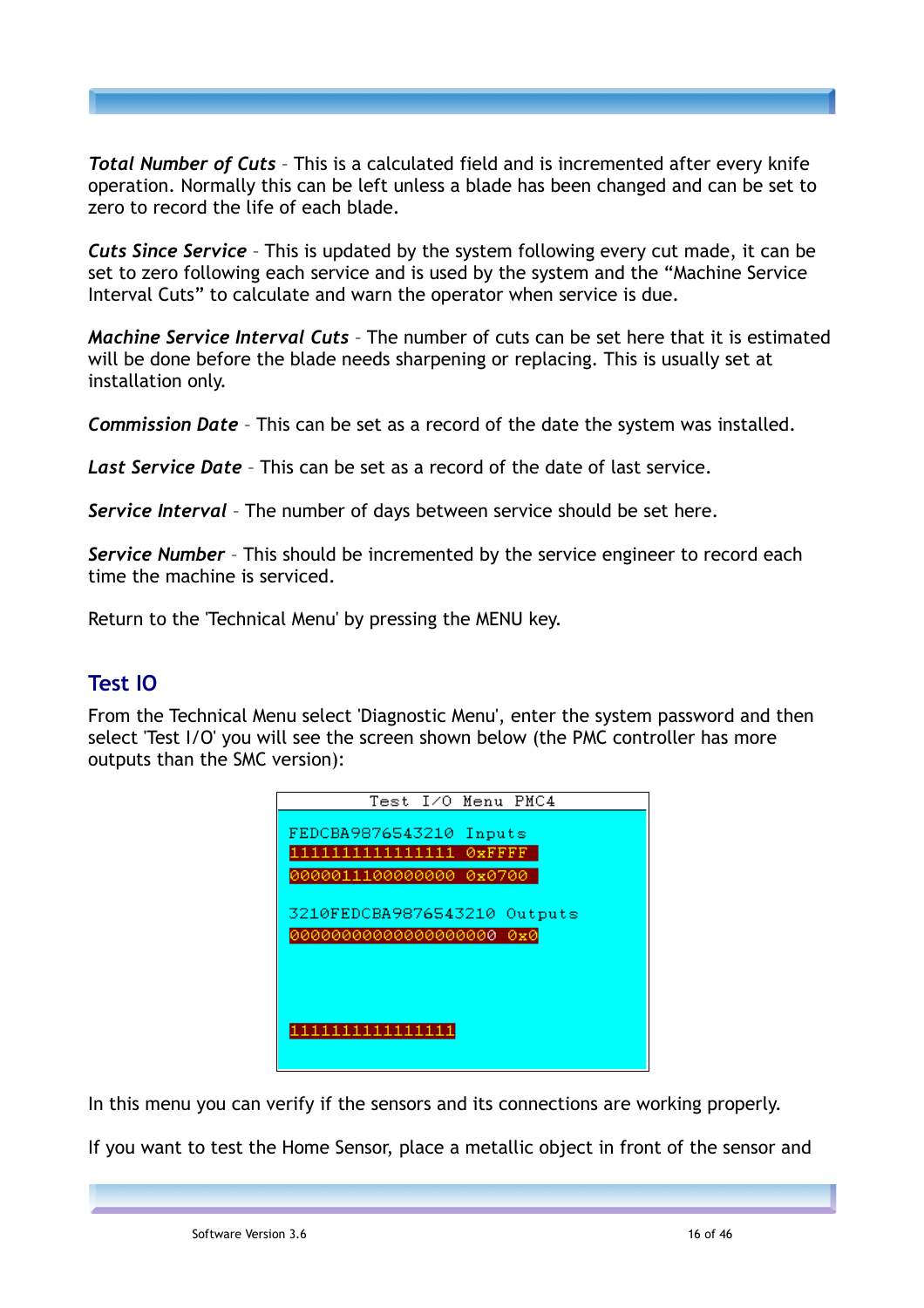verify that the input is switching from '1' to '0' on the screen. Do the same test with the other sensors. If one of the sensors is not working, check that the light on the rear of the sensor turns on and off, this indicates power is present at the sensor. Trace the wiring and ensure all connections are good if any input does not work.

It will not be possible to check the emergency stop input in this menu as the servo motor is not running at this stage!

In the same Test I/O Menu you can test the digital outputs shown in the lower bar. In hexadecimal Output 0 is on the right moving to F on the left:

#### 3 2 1 0 F E D C B A 9 8 7 6 5 4 3 2 1 0

If you have connected the Clamp Enable, Cut Enable and Air Enable relays you can turn ON or OFF the relays manually from this screen. By using the Left and Right arrow keys in order to move the cursor along the different outputs and pressing '1' for turning a particular output ON or '0' for turning it OFF.

The outputs used are:

- $9 = Air$ enable
- $\bullet$  A = Cut Enable
- **B** = Clamp Enable

Turn them ON and OFF and verify the relays are working, if not trace cable routing and connections and verify that all are correct.

## **Calibration**

From the 'Technical Menu' select 'Calibration'.

Complete all the values in the calibration menu to suit your size of machine, for now leave the 'Maximum Cut' , 'Zero offset', 'Play in mm' unless you know the values to enter.

For more information refer to the complete Data Installation section in this manual.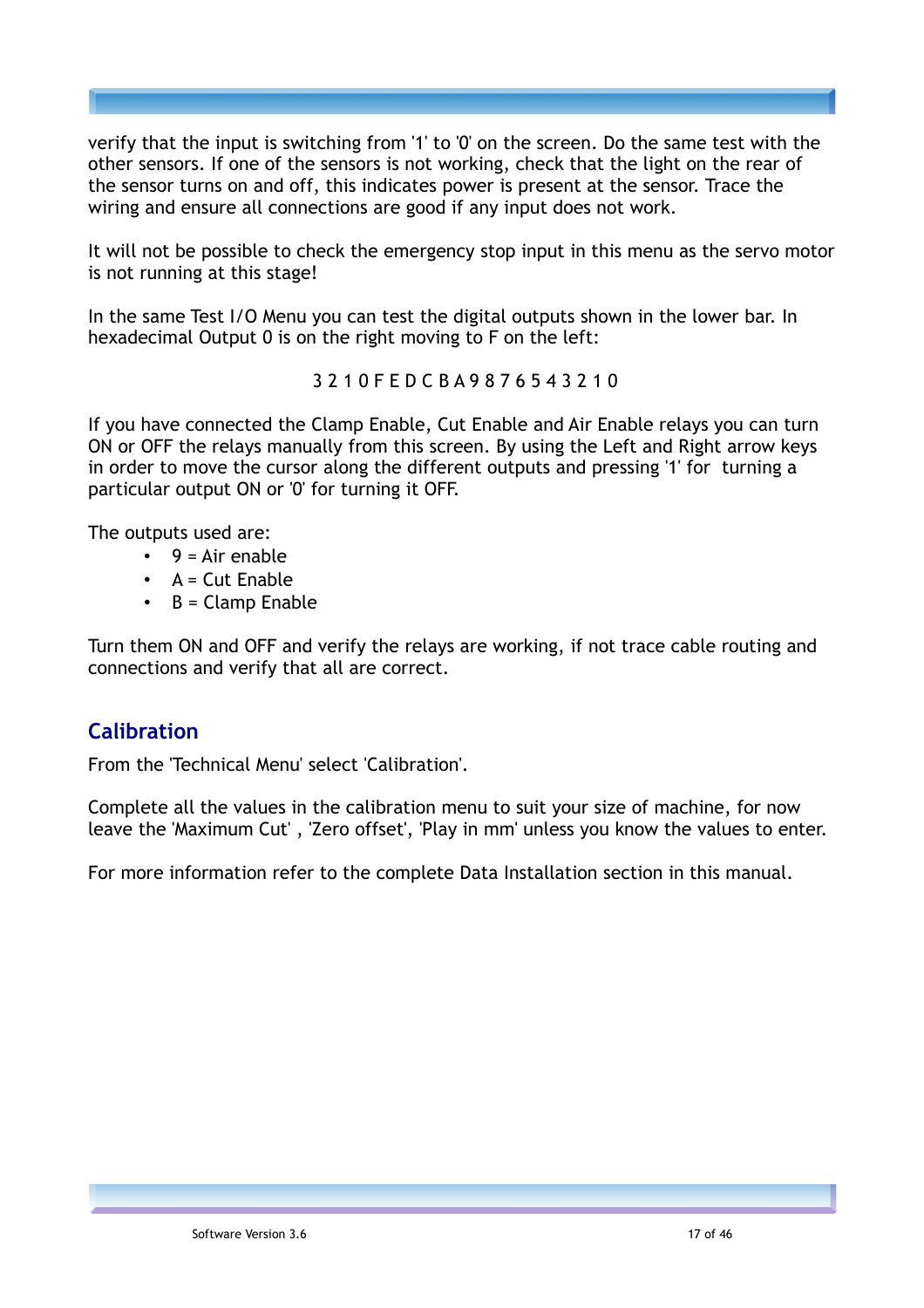## **Motion Control – Basic Setup**

From the 'Technical Menu' select 'Motion Control' please verify all the values are the same as shown below. This is the default setting for an AC motor however these should be adjusted to suit each individual machine as mechanical changes and size of machine can have an effect on stability.

|                      |                         | Motion Control Setup                   |       |                            |      |         |
|----------------------|-------------------------|----------------------------------------|-------|----------------------------|------|---------|
|                      | Gain                    | Fil A                                  | Fil B | IGAIN                      | Ilim | Eno Phs |
| Axis 0               | 0256                    | 0210                                   | 0128  | 0004                       | 2048 |         |
| Axis 1               | 0256                    | 0210                                   | 0128  | 0004                       | 2048 |         |
|                      | Following Error         |                                        |       | 0000                       |      |         |
|                      | No. Active axis         |                                        |       | 1                          |      |         |
|                      | Motor Activation Delay  |                                        |       | 1500                       |      |         |
| нх0 =<br>Ax1.<br>$=$ | DAC -<br>00001<br>00000 | Encoder <sup>1</sup><br>00000<br>00000 |       | Integral<br>00384<br>00160 |      |         |
|                      |                         |                                        |       |                            |      |         |

You are now ready to test the encoder connection. If the encoder is connected to the motor directly move the motor shaft exactly one turn  $(360^\circ)$  and verify if E0 equals the expected number of pulses. i.e. if using a 1000ppr quadrature encoder the value will be 4000. AC Servo drives are usually preset to 3000ppr. If the Value is +/-4000 or near then move the lead screw one turn back to its original position. Now verify E0 = 00000. If you were unable to obtain both numbers then verify the encoder connections and try again. If you obtained both numbers or very close to those numbers (4000 and 00000) then your encoder is working well and you can continue with the next step.

Remember if you turn the leadscrew and the encoder is mounted on the motor you will need to take account of the gear ratio used in one revolution.

You are now ready to test the motor with no load, please verify that the motor is free to revolve and **the toothed belt is not fitted.** Also verify all connectors are plugged firmly in the electrical cabinet and the controller, including the aux connector as this carries an ESTOP signal which if broken will prevent the system starting up.

Press the Start button on the controller  $\Box$  F7 key and press the external green START button (supplied with full kits) when prompted. If there are no problems the motor should be stood still holding position. If the motor is unstable or not holding position refer to the troubleshooting manual. Press Stop and then MENU to return to the technical menu.

If the motor was holding position increase the 'Axis Gain 0' in units of 50 up to the maximum value in which the motor is stable and motor stiffness is as required. Each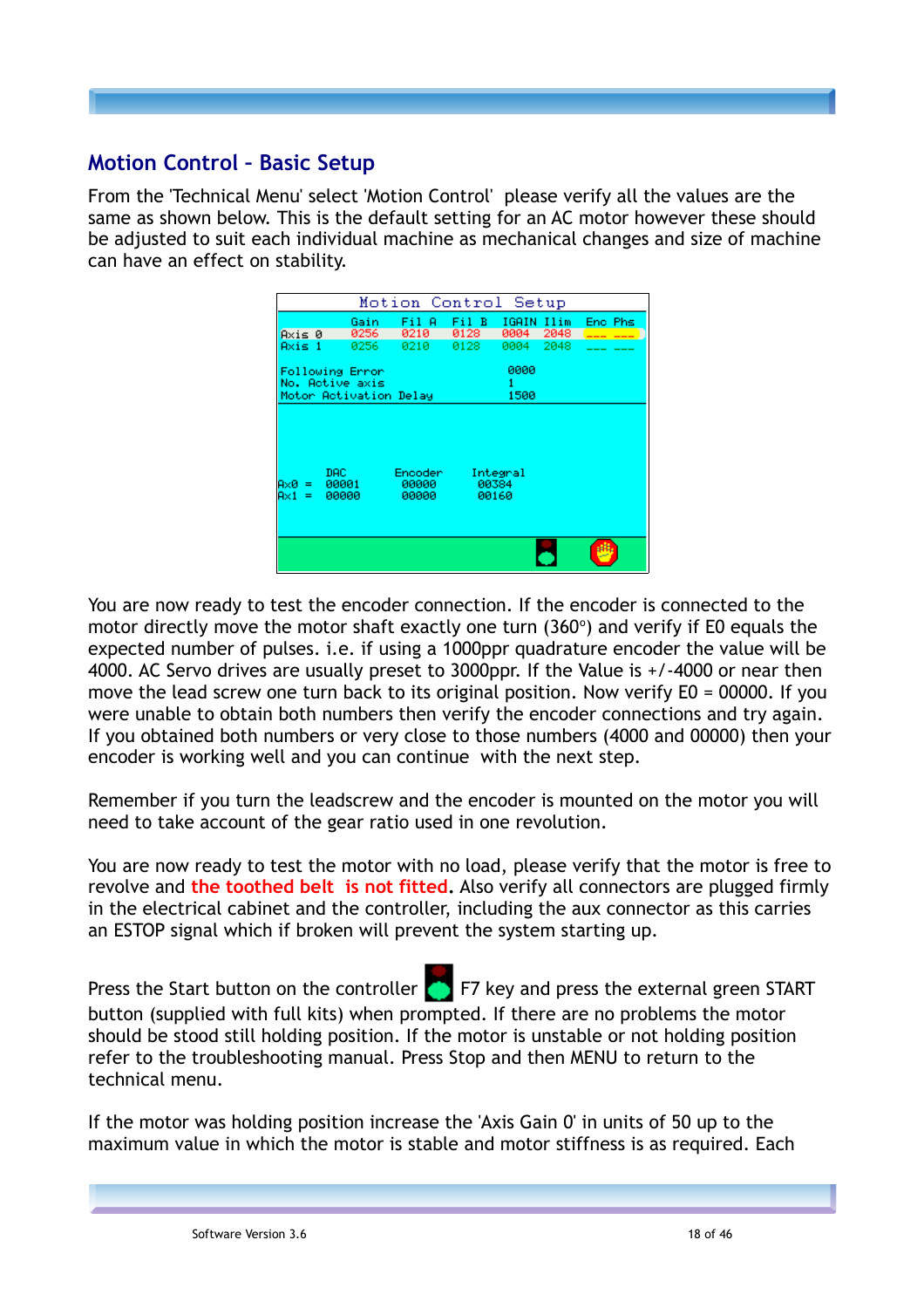time you make a change in a 'Motion Control' Menu parameter press the ENTER key so the controller acknowledges the new value and proceed to test if the motor is still stable by turning the motor. If the motor becomes unstable at some point when increasing this value, use the previous value at which the motor was still stable.

## **Options Setup**

Now that the motor is stable, select 'Options' from the 'Technical Menu' and Setup all the data required or leave the default values as shown in the image below.

| Options Menu              |       |
|---------------------------|-------|
|                           |       |
| Decimal Places(inch):     | 31    |
| Decimal Places(mm)        | 2     |
| Measurement Standard:     | m m   |
| Use Load Position : Off   |       |
| ™ Off<br>Label Mode Air   |       |
| Manual Mode Air : Off     |       |
| Manual Mode Push Out: On  |       |
| Cut Sensor                | – Low |
| Internal jog encoder: Off |       |
|                           |       |
|                           |       |
|                           |       |
|                           |       |
|                           |       |

There is one particularly important parameter here and it is 'Blade Sensor'. Blade Sensor has 2 states and its selection depends on the type of sensor used. These come in NPN and PNP types. The supplied TRM sensor is a Low type.

For more information refer to the complete Data Installation section.

## **Calibration Menu**

Press the MENU key to return to the 'technical menu' and select 'Calibration' in order to set up the maximum cut.

|                                                                                                                                                                                                                                                 | Calibration Menu                                                                                      |
|-------------------------------------------------------------------------------------------------------------------------------------------------------------------------------------------------------------------------------------------------|-------------------------------------------------------------------------------------------------------|
| Ball Screw Lead mm. :<br>Gear Ratio<br>Maximum Cut mm.<br>Min Cut (clamp shoe):<br>Min Cut (no shoe)<br>Zero Offset mm.<br>Play in mm.<br>Push Distance mm.<br>Load Position mm.<br>Encoder PPR (1000).<br>Machine Width mm.<br>Jog Encoder PPR | 10.000<br>04.80<br>0780.0<br>085.0<br>025.0<br>0.00<br>0.00<br>200.0<br>300.0<br>1000<br>8788<br>0100 |
|                                                                                                                                                                                                                                                 |                                                                                                       |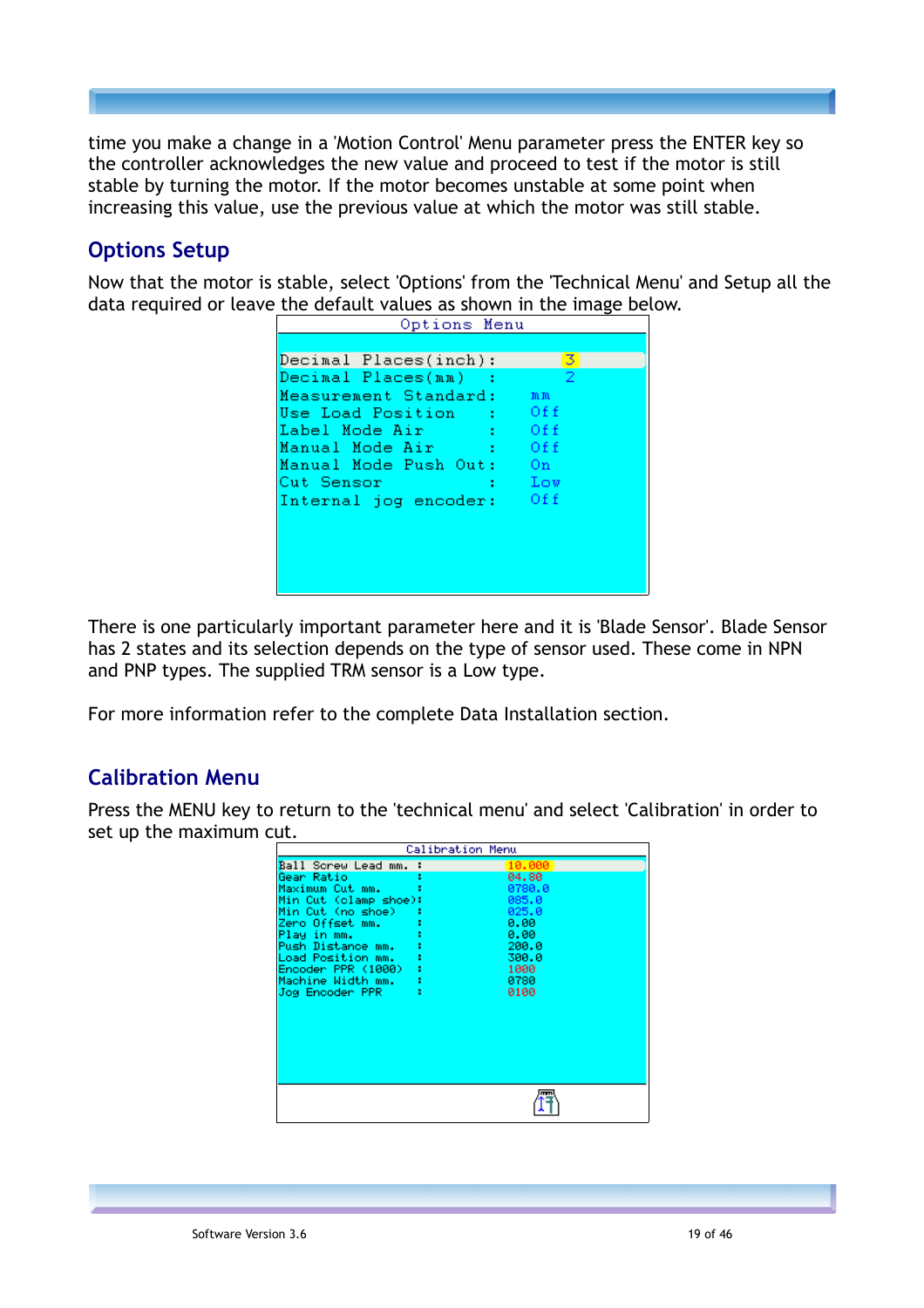Press the F7 key under the icon shown on the bottom of the screen, and press START when prompted. IMPORTANT: If you need to set the "Maximum cut" again you need to turn OFF-ON the controller before doing it so the Home position will clear.

Now the motor should start moving slowly, please verify the motor is moving in the correct direction, the backgauge should be moving backwards in the case that the toothed belt was fitted.

If the motor is moving in the wrong direction, press STOP and MENU to return to the 'Technical Menu'. Select 'Motion Control'. Now edit the Axis 0 end column "Enc Phs" to INV\_INV and return to this section.

If the motor is moving in the correct direction, turn the power OFF by pressing STOP, disconnect the power to the cabinet and proceed to fit the toothed belt, tensioning it correctly.

With the toothed belt fitted, go to calibration again and press the F7 key under the icon and the START button when prompted, now the motor and backgauge should start moving backwards and looking for the home sensor.

When the sensor detects the backgauge the motor will stop and hold position, this is the HOME position of the backgauge. A message on screen will be displayed asking for the Maximum Cut. The maximum cut is the distance from the front of the backgauge to the knife. Measure the distance from the knife to the front of the backgauge enter the value and press ENTER. The 'Maximum Cut' should be set now.

You are now ready to use the system in the Edit/Create Menu. Please refer to the User's Manual to create a short program for testing the accuracy and movement of the backgauge. When making the test program is good practice to enter whole numbers, for example 900.00, 700.00, 500.00.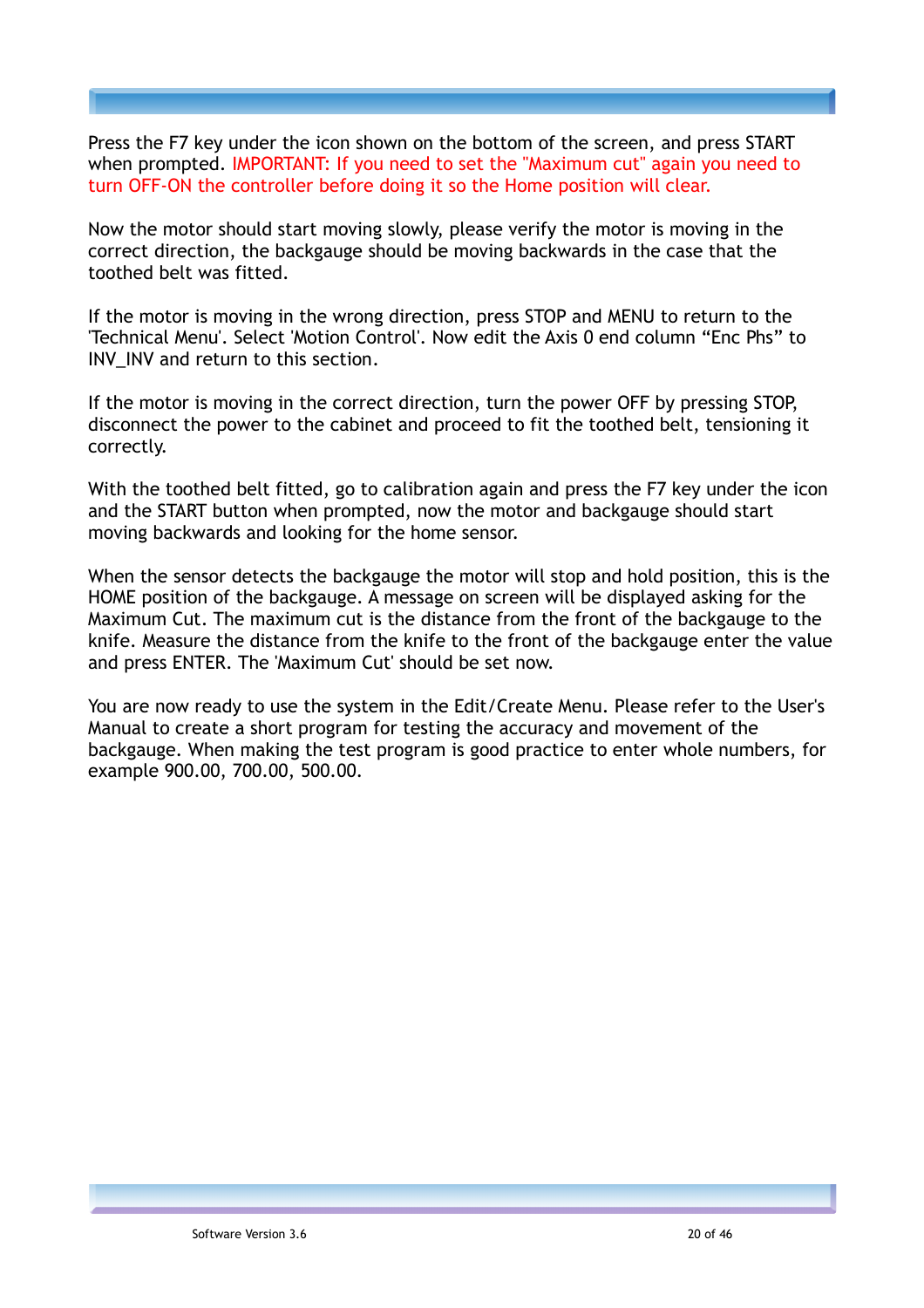Below is a screen showing the Motor Power Graph, Actual Position and Programmed Position.



**Programmed Position (Cut Length)** 

Once you have created the test program, you are ready to run the program by pressing F7, the backgauge will start moving towards the program's first position.

Select one of the following options:

1. When the backgauge is moving from one position to the other, the motor Power Graph (shown above in the screen shot) becomes Red all the time during movement.

Action: Ensure all mechanical items are correctly lubricated and clean. Stop the program by pressing F8 Key. Go to 'Speed Settings' in the 'Technical Menu' and decrease the 'Max Acc Lim' in units of 5 and repeat the test until the graph is never in red. The motor max speed, as indicated in the bottom blue bar, should never be exceeded. This can be checked on the motor name plate and is adjusted by the 'Max Velocity' parameter. If the graph continues to be in the red this can be reduced to slow the speed of the motor.

2. When the backgauge is moving from one position to the other, the motor Power Graph (shown above in the screen shot) becomes Red at the start or end of the move.

Action: Ensure all mechanical items are correctly lubricated and clean. Stop the program by pressing F8 Key. Go to 'Speed Settings' in the 'Technical Menu' and decrease the 'Max Acc Lim' and 'Max De-Acc Lim' in units of 5 and repeat the test until the graph is never in red.

3. When the backgauge is moving from one position to the other the Power Graph is in Green.

Action: If the power graph is never in red, you can set the acceleration at a higher value. Once you have selected the highest possible value for 'Max Acc Lim' and the Power Graph is never in red, continue with next step.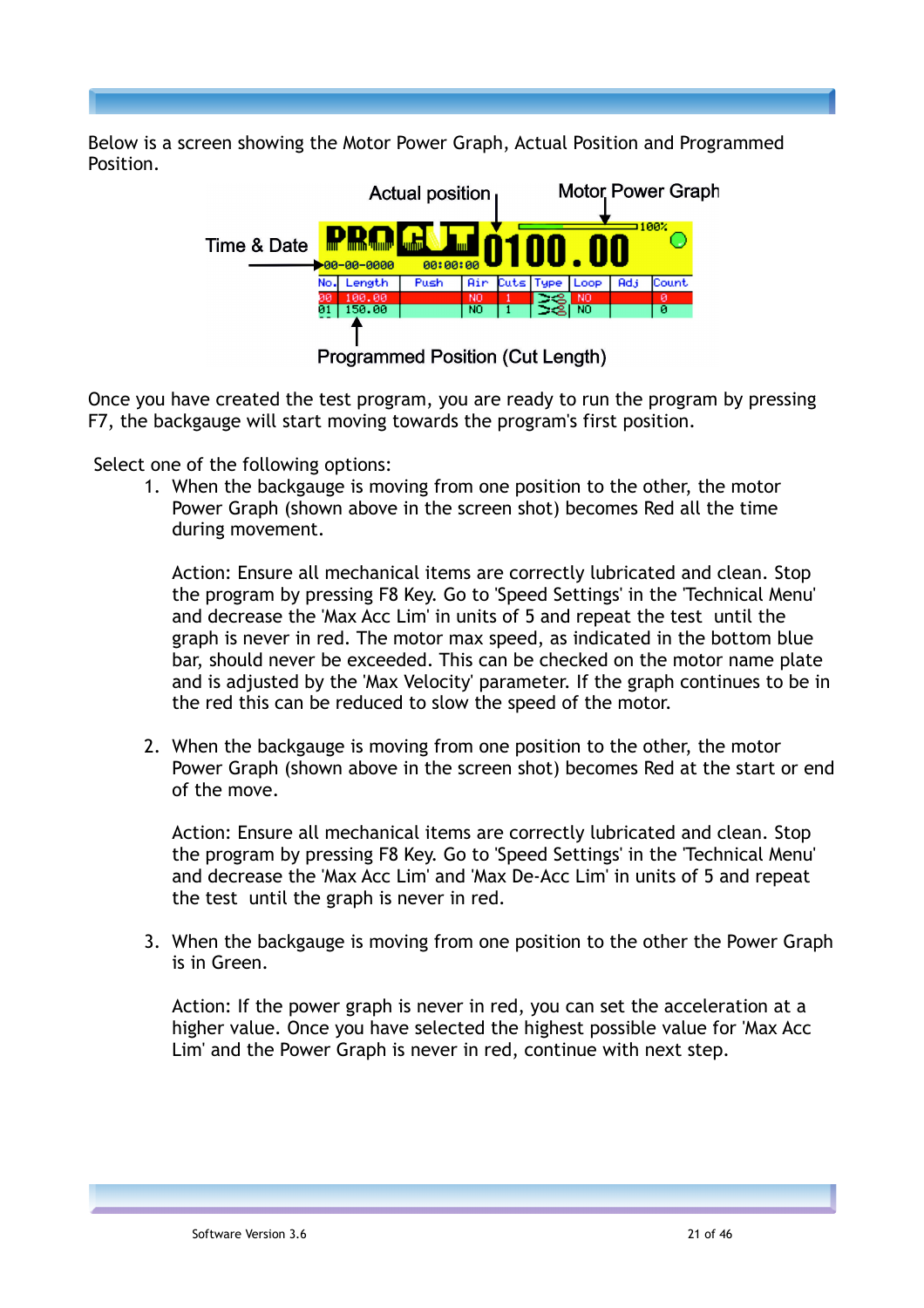| Speed Setup Menu                                                                                                                  |    |                                                           |
|-----------------------------------------------------------------------------------------------------------------------------------|----|-----------------------------------------------------------|
| Max. Acc lim.<br>Max. De-Acc lim.<br>Max Velocity<br>Forward Vel. in %<br>Return Vel. in %<br>Max Home Vel<br>Default Jog Spd % : | ÷. | 040<br>040<br>200.0<br>075.0<br>100.0<br>010.0<br>- 025.0 |
| Motor Speed RPM=4000                                                                                                              |    |                                                           |

On the Edit/Create Menu Execute the test program and check if the control of the backgauge is working well and that the Motor Power Graph is never in red. Proceed to verify the accuracy of the positioning. Select one of the following options:

1. When the backgauge moves to a position and stops, the error between the programmed position and the actual position (see the above graph) shown on the controller has an error. For example:

| <b>Programmed Position</b>         | <b>Actual position</b> | Error $(+/-)$                                                                      |
|------------------------------------|------------------------|------------------------------------------------------------------------------------|
| ('Length' column on<br>controller) |                        | (Displayed on big numbers on controller)   (Actual position - Programmed position) |
| 900.00                             | 900.85                 | 0.85                                                                               |

Action: Stop the program and go to Motion Control in the Technical Menu. In Motion Control Menu press F7 and increase 'Axis Gain 0' in units of 5 up to a value in which the motor is still stable (firm in position without vibration). Each time you make a change in a 'Motion Control' Menu parameter press the ENTER key so the controller acknowledges the new value and proceed to test if the motor is still stable by moving the backgauge by hand. If the motor becomes unstable at some point when increasing this value, use the previous value at which the motor was still stable.

Once you have obtained the maximum value at which the motor is stable proceed to do the same with the 'Int Limit' (Integral Limit) but in this case increasing the value in units of 50 up to a value in which the motor is still stable. Each time you make a change in a 'Motion Control' Menu parameter test if the motor is still stable by moving the backgauge with the front wheel. If the motor becomes unstable at some point when increasing this value, use the previous value at which the motor was still stable and repeat this step.

2. When the backgauge moves to a position programmed on the controller and there is no error between the actual position and the programmed position, however there is an error between actual position and the real measured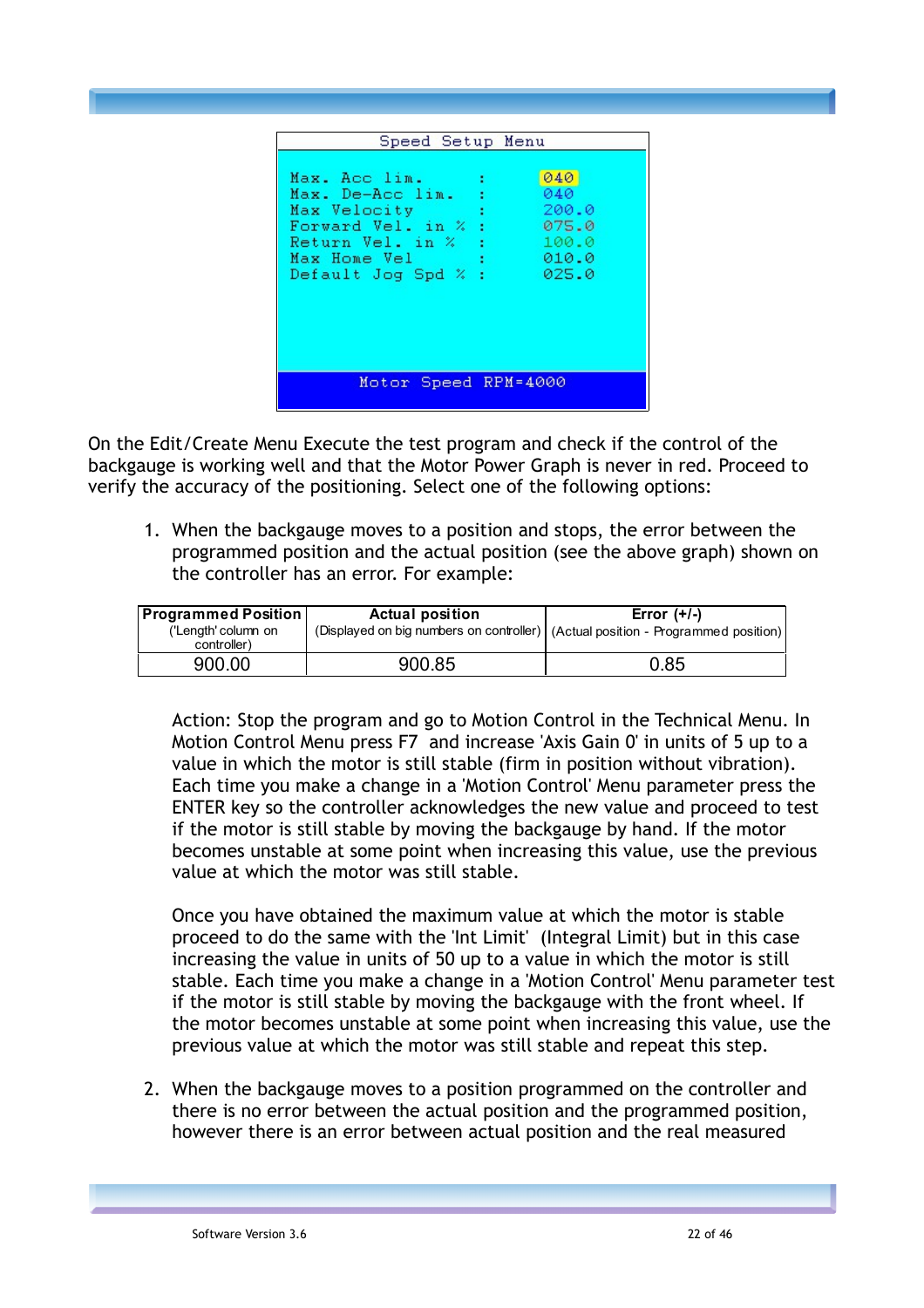position.

Action: Go to Calibration Menu and set the values as accurately as possible. The more accurate the values you enter here the more accurate the machine will be. Maximum cut is very important as if this value is wrong all position control will be wrong! An explanation of each parameter follows below:

#### **Ball Screw Lead mm.**

This setting varies depending on the machine and indicates how much the backgauge moves in one revolution of the leadscrew or ballscrew. In order to find this value, move the backgauge to the middle of the table. Then move it forward (towards the knife) manually for at least 20mm. This will be the starting position of the measurement you are about to do. Mark the starting position with a line.

Turn ON the controller and go to the "Motion Control" menu (in the technical menu). On the lower part of the screen, you should see E0=0000. Now proceed to move the backgauge forward 20 revolutions of the lead screw until: E0=[qppr x (gear ratio)]. Now proceed to mark this position in the paper with a line.

Measure the distance between the first mark and the second mark, and divide that value by 20, the result will be your Ball Screw lead. Please note that if the lead screw is metric the result should be a whole number, for example 25.00mm, 10.00mm, 9.00mm, 6.00mm etc. If it is Imperial enter the metric converted value. i.e. 1" = 25.4

#### **Encoder PPR**

Indicates the number of encoder pulses in 1 revolution, normally 1000 if using the DC motor encoder supplied by TRM or 3000 on AC Servos.

#### **Gear Ratio**

This is the gear ratio between the motor and the lead screw, if the encoder is mounted directly in the lead screw the gear ratio is 1 otherwise standard ratio supplied is:

Large pulley 72 teeth and small pulley is 15 teeth = 4.8:1 Large pulley 72 teeth and small pulley is 24 teeth = 3:1 Large pulley 72 teeth and small pulley is 36 teeth = 2:1

#### **Maximum Cut**

The Maximum cut represents the maximum distance in millimetres between the knife and the front of the backgauge when the home sensor is detecting the backgauge. The value set here is used by the controller to ensure that the operator sets movements within the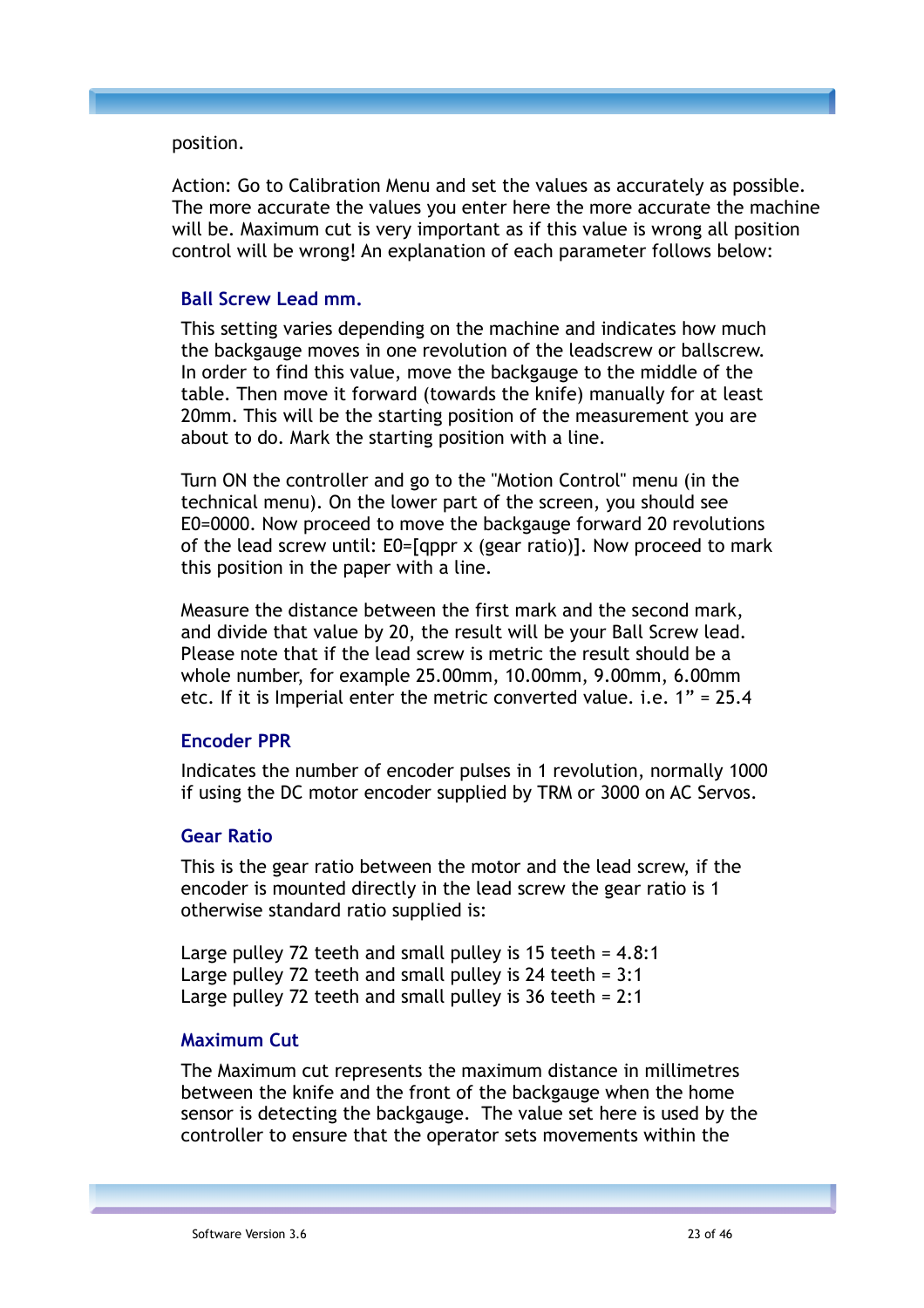system boundaries. The controller will not allow the operator to enter position data greater than the Maximum length.

#### **Min Cut (clamp shoe)**

This setting, in millimetres, represents the smallest cut with the false clamp (shoe) fitted. The value set here is used by the controller to ensure that the operator sets movements within the travel limits. The controller will not allow the operator to enter a position lower than the minimum cut length.

3. When the backgauge goes to a position programmed on the controller and there is no error between the actual position and the programmed position the system is set accurately.

Congratulations you have successfully installed PROCUT! Go to the Edit/Create Menu and start using PROCUT.

For further explanation of the technical menu and installation settings please refer to the complete Installation Manual.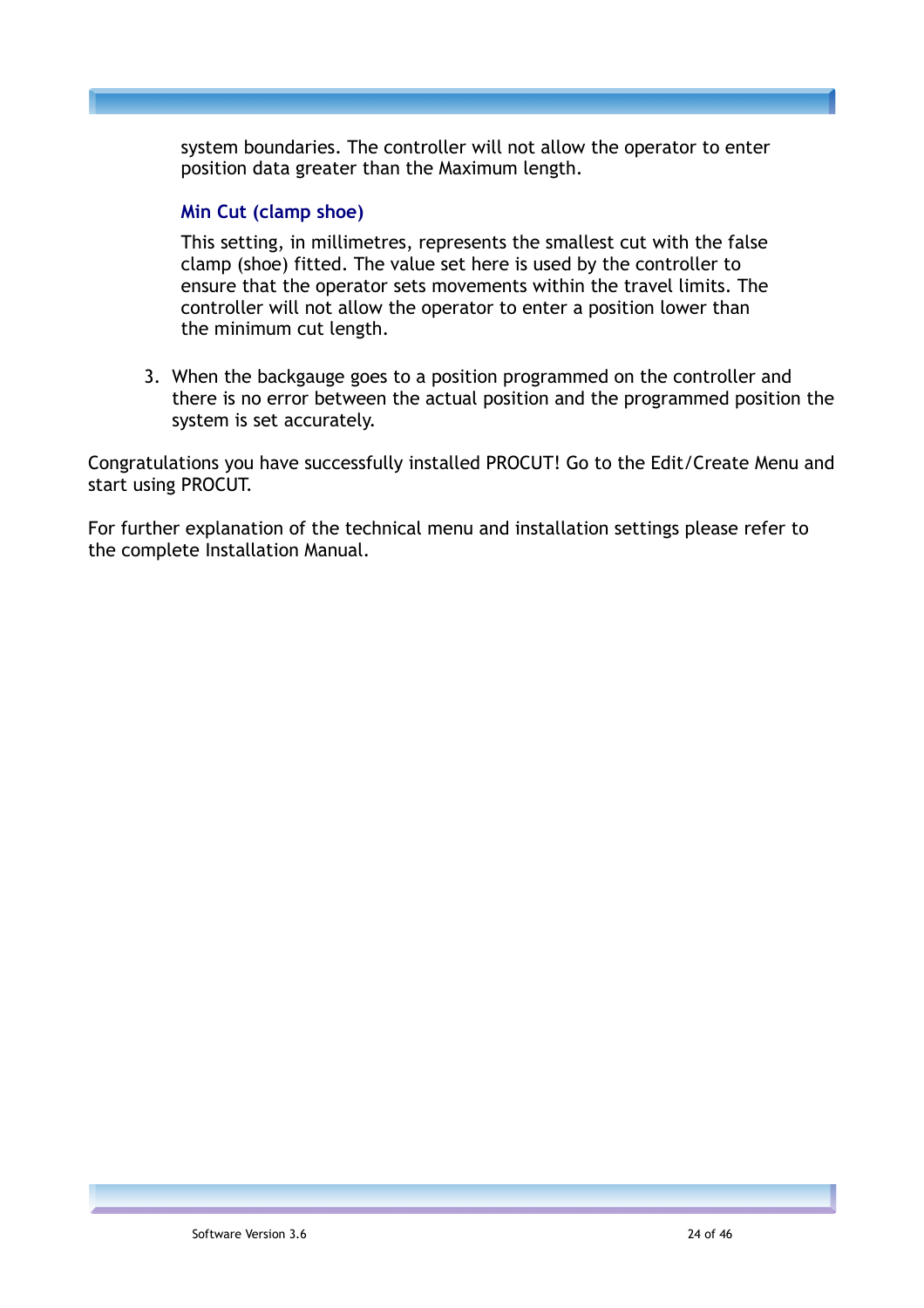## **Technical Setup**

When a controller is turned on for the first time the opening menu will be displayed.

#### **The Installation Menu**

To begin installation select option 5 **installation** from the menu, the controller will change to the password screen shown below:



If the correct password is entered the controller will display the installation menu as shown below:



The menu is laid out in the order in which the information is needed, this makes it easier to enter the information the system needs.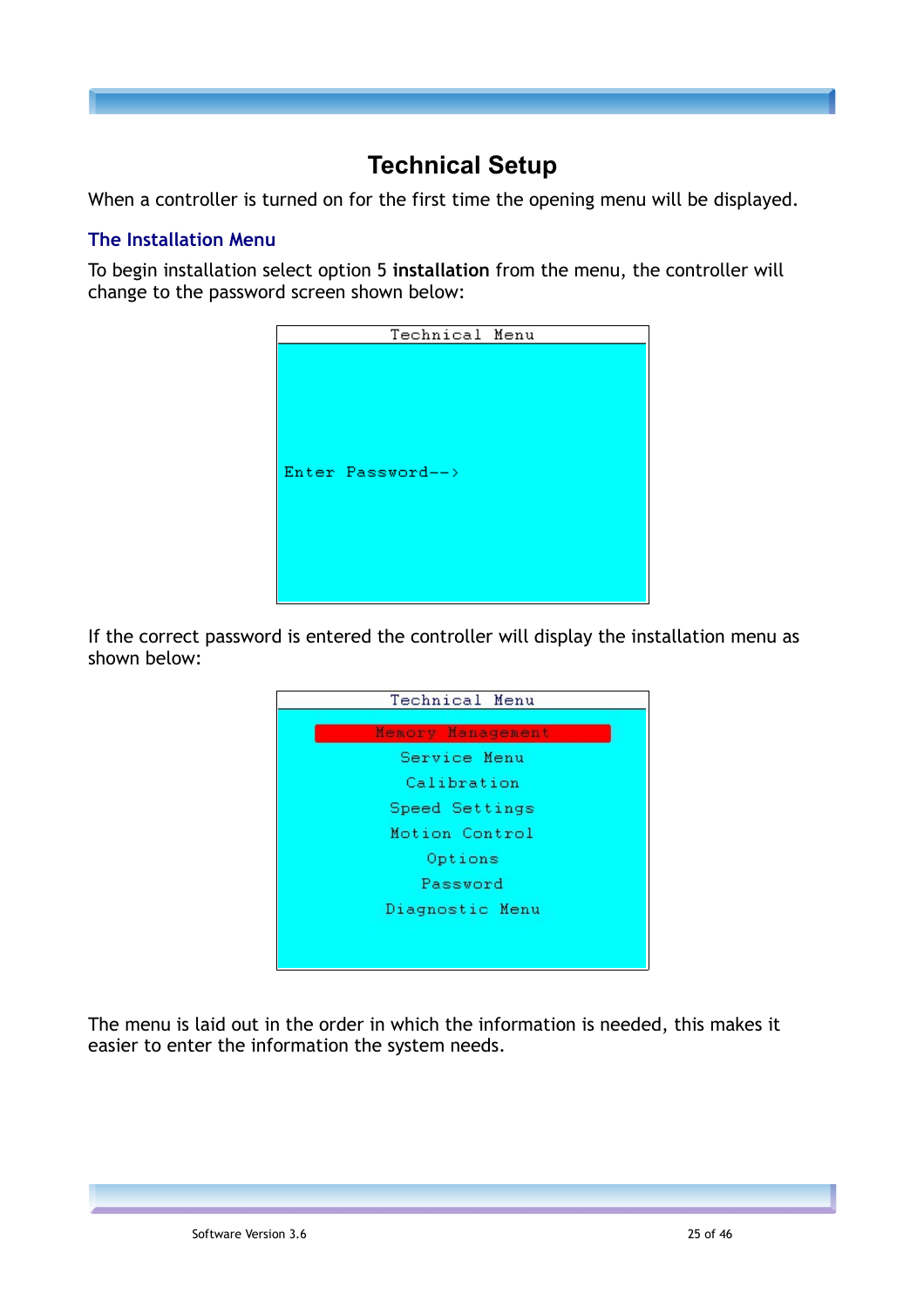## **Memory Management**

The memory management screen is where user files can be backed up and restored along with the system files.



The first four items to backup and restore CUT files are the files that the operators will have created for jobs. It allows the company to keep a job for recall at sometime in the future and to then cut in exactly the same way.

The Environment backup and restore is for the system settings. A backup should be taken once the machine has been installed and deemed to be working and accurate. This will allow re-installation following unintentional data loss or software upgrade.

Defragmentation of the A and B drives will only need to be done rarely as files accumulate and are deleted. A and B drives are those allocated within the controller. C drive is the pendrive designation and we do not provide any formatting facilities for pendrives.

Drive Properties is a menu that displays capacity and fragmentation information about the drives.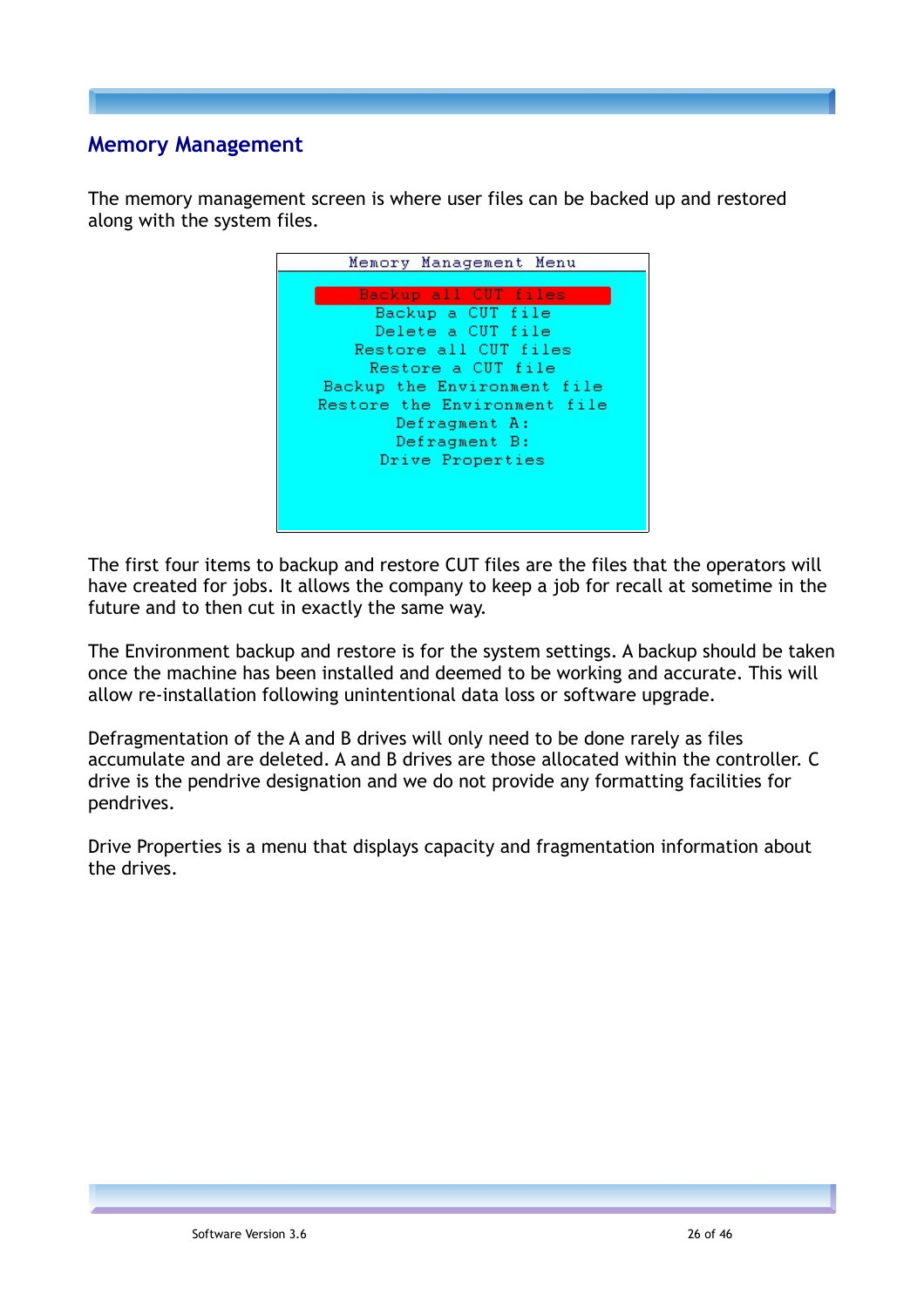## **Service Menu**

This screen enables the service team to keep track of the distance moved by each axis in Meters. It shows the total moved for each axis since installation, what the accrued distance is since last service and what interval has been set for each axis. When the interval is reached a warning message will start to be displayed that the operator will have to acknowledge before continuing to operate the machine. If the interval is set to 0 no message will be displayed and the operator/installer/owner needs to have a maintenance schedule inplace to ensure safe operation of the machine.

| Service Menu                                                        |                          |
|---------------------------------------------------------------------|--------------------------|
| Service Record                                                      |                          |
| Factory Default                                                     |                          |
|                                                                     |                          |
|                                                                     |                          |
|                                                                     |                          |
|                                                                     |                          |
|                                                                     |                          |
|                                                                     |                          |
|                                                                     |                          |
|                                                                     |                          |
|                                                                     |                          |
|                                                                     |                          |
| Service Record Menu                                                 |                          |
| Total Distance Moved<br>- CMD + 1                                   | 00000002.6               |
| Moved Since Service<br>- CMD - 1<br>Actuator Service Interval (M) : | 00000001.6<br>00100000.0 |
| Total No. Cuts                                                      | 00000019                 |
| Cuts Since Service                                                  | 00000002                 |
| Machine Service Interval Cuts :                                     |                          |
|                                                                     | 00010000                 |
| Commission date                                                     | $01 - 01 - 2016$         |
| Last Serviced on                                                    | $14 - 11 - 2016$         |
| Service Interval                                                    | 0030<br>000000           |
| Service Number                                                      |                          |
|                                                                     |                          |
|                                                                     |                          |
|                                                                     |                          |
|                                                                     |                          |
|                                                                     |                          |
|                                                                     |                          |

A description of each setting follows below:

#### **Total Distance Moved**

This setting cannot be changed by the user. Total distance moved indicates the total distance in meters that the backgauge has travelled since installed.

#### **Moved Since Service**

This setting cannot be changed by the user. Moved Since Service indicates the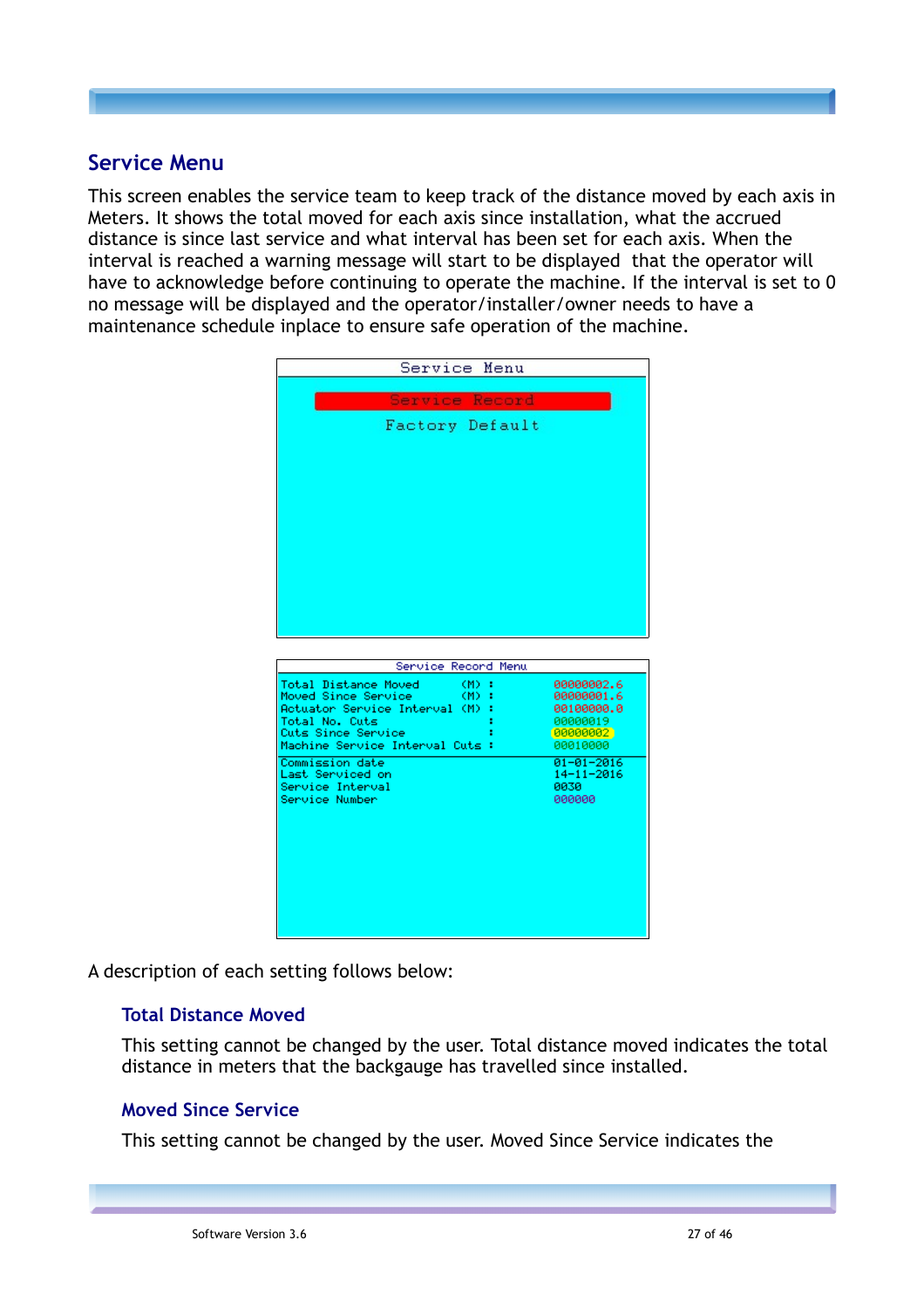distance in meters that the backgauge has moved since last time serviced.

#### **Actuator Service Interval**

This setting can be set up and indicates the distance in meters that the backgauge has to move before the operator is prompted for service.

#### **Total No. Cuts**

This setting cannot be changed by the user. Total No. Cuts indicates the total number of cuts executed in the machine since the software was installed. A Reset to defaults will not clear the counter, if it becomes necessary to clear this, please contact the factory for the correct code.

#### **Cuts Since Service**

This setting cannot be changed by the user. 'Cuts Since Service' indicates the number of cuts executed in the machine since last time serviced.

#### **Machine Service Interval Cuts**

This setting can be set up and indicates the number of cuts to be made before the machine requires a general service.

#### **Commission Date**

A date can be set by the installer to record what date the machine was commissioned on. This date will then be used for calculating the "Service Interval" if this has been set (number of days).

#### **Last Serviced On**

Once the machine has been serviced a date can be entered to record that.

#### **Service Interval**

For future use.

#### **Service Number**

For future use.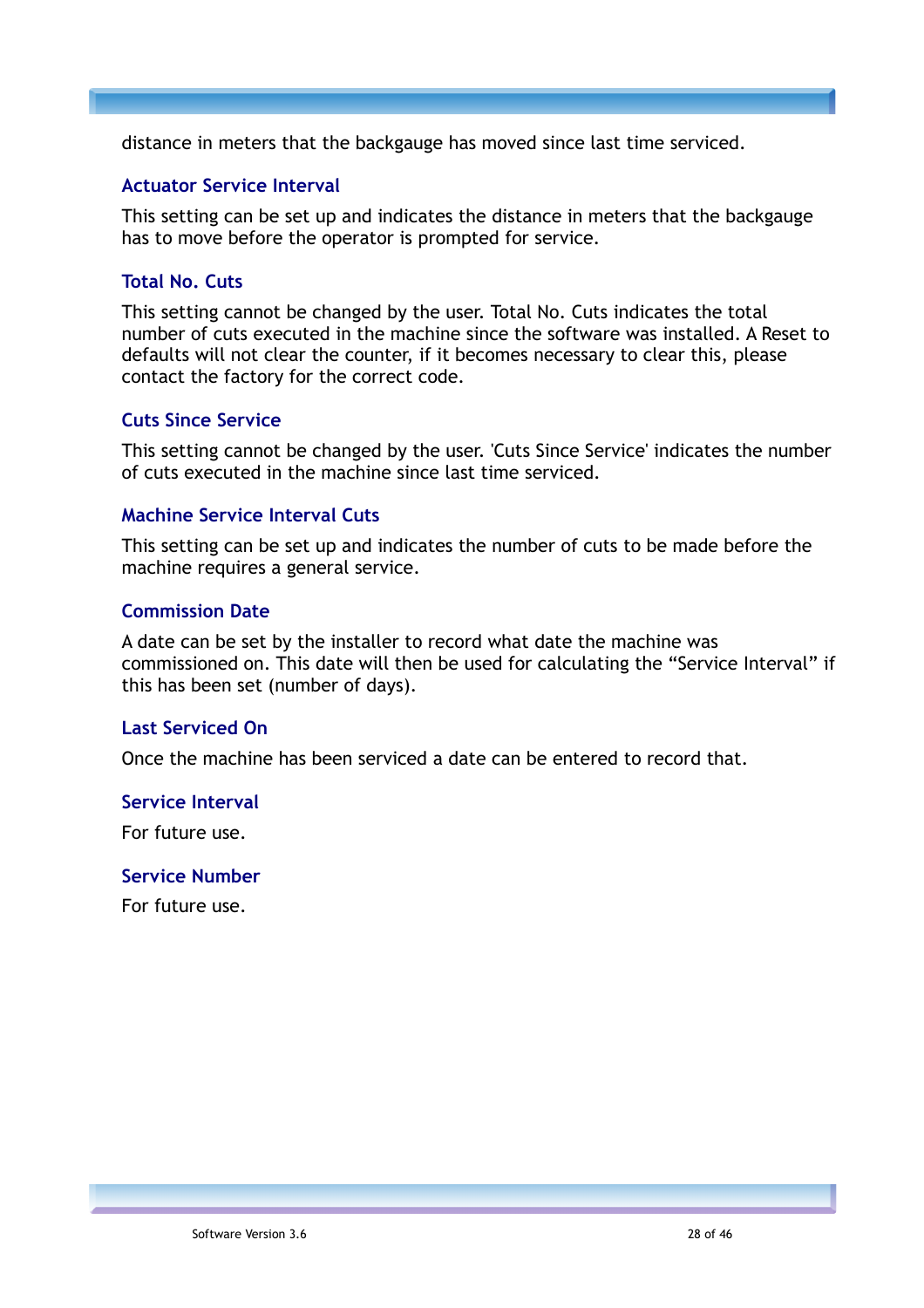## **Factory Defaults**

The second option on the Service Menu is Factory defaults as shown below, it is designed to load all the default data into the controller should a memory corruption or unusual behaviour occurs.



Select 'Factory Defaults' and enter the master password.

A pop up menu will appear on screen, select the machine type from the options. If your machine is not shown select a similar machine type and then goto the Calibration menu to correct any dimensions needed.

| Restore Factory Defaults                                          |
|-------------------------------------------------------------------|
| Delete database also?<br>Restore the factory<br>default settings? |
|                                                                   |

You will also be prompted "Delete database also?" if confirmed this will clear any stored files on older systems and does not apply to the new SMC/PMC controllers with A, B and C drive allocations. (older controllers had no USB and no drive allocations)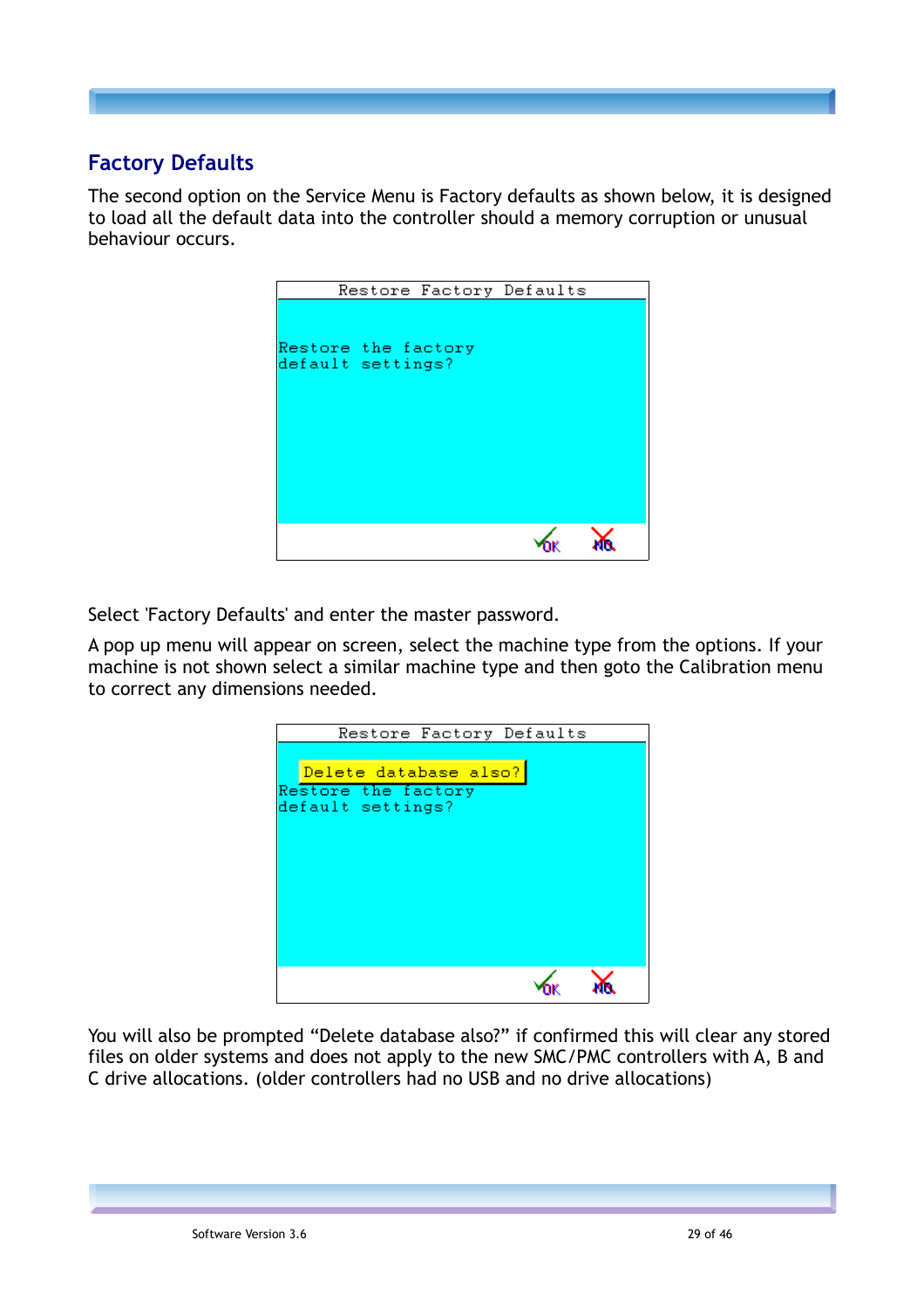## **Calibration Menu**

From the technical menu select 'Calibration', the controller will display the Calibration Menu as shown below:

|                                                                                                                                                                                                                                                         | Calibration Menu                                                                                       |  |
|---------------------------------------------------------------------------------------------------------------------------------------------------------------------------------------------------------------------------------------------------------|--------------------------------------------------------------------------------------------------------|--|
| <b>Ball Screw Lead mm. :</b><br>Gear Ratio<br>Maximum Cut mm.<br>Min Cut (clamp shoe):<br>Min Cut (no shoe)<br>Zero Offset mm.<br>Play in mm.<br>Push Distance mm.<br>Load Position mm.<br>Encoder PPR (1000) –<br>Machine Width mm.<br>Jog Encoder PPR | 10.000<br>04.80<br>0780.0<br>085.0<br>825.8<br>0.00<br>0.00<br>200. 0<br>300.0<br>1000<br>0780<br>0100 |  |
|                                                                                                                                                                                                                                                         |                                                                                                        |  |

Inside the Calibration menu is stored all the data the controller needs to make accurate movements between the machine limits.

A description of each setting follows below:

#### **Ball Screw Lead mm.**

This setting varies depending on the machine and indicates how much the backgauge moves in one revolution of the leadscrew or ballscrew. Do not confuse "lead" with "pitch" - Ballscrews can have a different lead to pitch in the case of a double screw.

In order to find this value, move the backgauge to the middle of the table. Then move it backwards two turns and place a mark on the table where the front face of the backgauge is. Also place two marks, on on the leadscrew or manual wheel and the other aligned with it on the machine body. Rotate the leadscrew 5 times backwards and bring the alignment marks together on the leadscrew.

Measure the distance between the backgauge and the mark on the table and divide by 5. This will be the amount of lead that you need to program. For a metric leadscrew the result should be a round number like 20mm 9mm etc. For an imperial leadscrew you may get 25.4 for 1" or 12.7 for 1/2". This part of the calibration does need to be done accurately otherwise there will be a cumulative error over distance.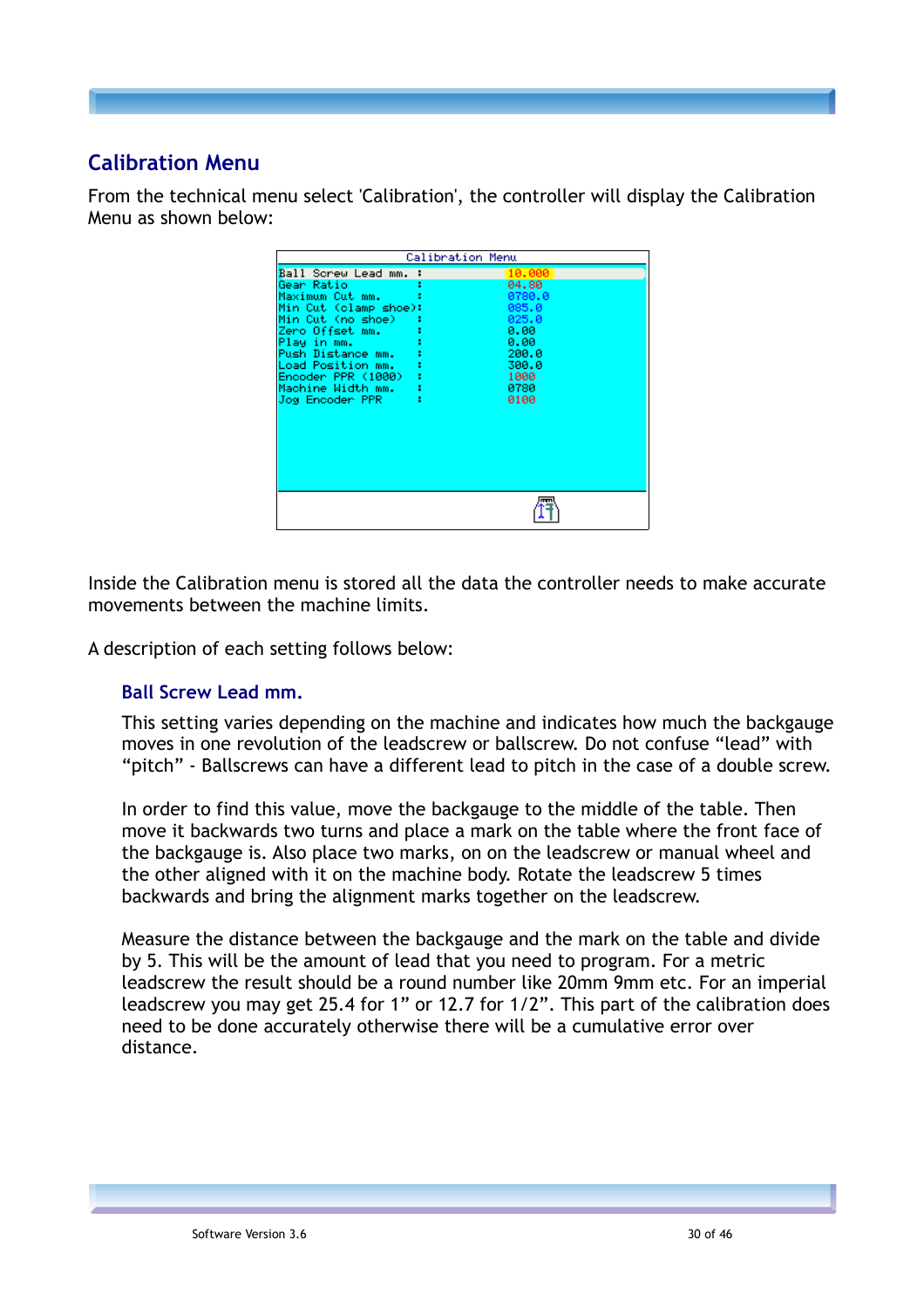#### **Gear Ratio**

TRM supplies various types of gear ratio, 4.8:1, or 3:1 etc.**,** verify what gear ratio you have ordered and enter the value here. To calculate this it is the number of teeth on the large pulley divided by the number of teeth on the small pulley.

#### **Maximum Cut**

The Maximum cut represents the maximum distance in millimetres between the knife and the front of the backgauge when the home sensor is detecting the backgauge. The value set here is used by the controller to ensure that the operator sets movements within the system boundaries. Please note that if the value is set to zero the system will not test the data entered by the operator. The controller will not allow the operator to enter position data greater than the Maximum length.

In order to measure the maximum distance between the knife and the front of the backgauge, (once all the settings in the technical menu has been set up) press the F7 key below the only icon shown on the Calibration menu. The back gauge should start moving backwards in search for the home sensor and will stop just when the home sensor detects the backgauge, this allows to measure the maximum distance between the knife and the front of the backgauge.

IMPORTANT: If you are doing this for second time you need to turn OFF-ON the controller before doing it so the home position will clear up.

#### **Min Cut (clamp shoe)**

This setting, in millimetres, represents the smallest possible cut when the false clamp is in position. The value set here is used by the controller to ensure that the operator sets movements within the travel limits. The controller will not allow the operator to enter a position lower than the minimum cut length.

#### **Min Cut (no shoe)**

This setting, in millimetres, represents the smallest cut without the false clamp (shoe) in. The value set here is used by the controller to ensure that the operator sets movements within the travel limits. The controller will not allow the operator to enter a position lower than the minimum cut length.

#### **Zero Offset mm.**

This setting, in millimetres, is designed to ease the installation of the Home Sensor. For example if the system is installed in a 92 cm machine and maximum cut is therefore 920 mm, the sensor can actually be placed a little bit further back, lets say 5 mm. If the Zero Offset setting is set to 0 mm the maximum cut would be 925.00 mm but if the Zero Offset setting is set to 5 mm the maximum cut will be 920.00 mm.

#### **Play in mm.**

This setting is designed to minimise the error due to the leadscrew wear and is only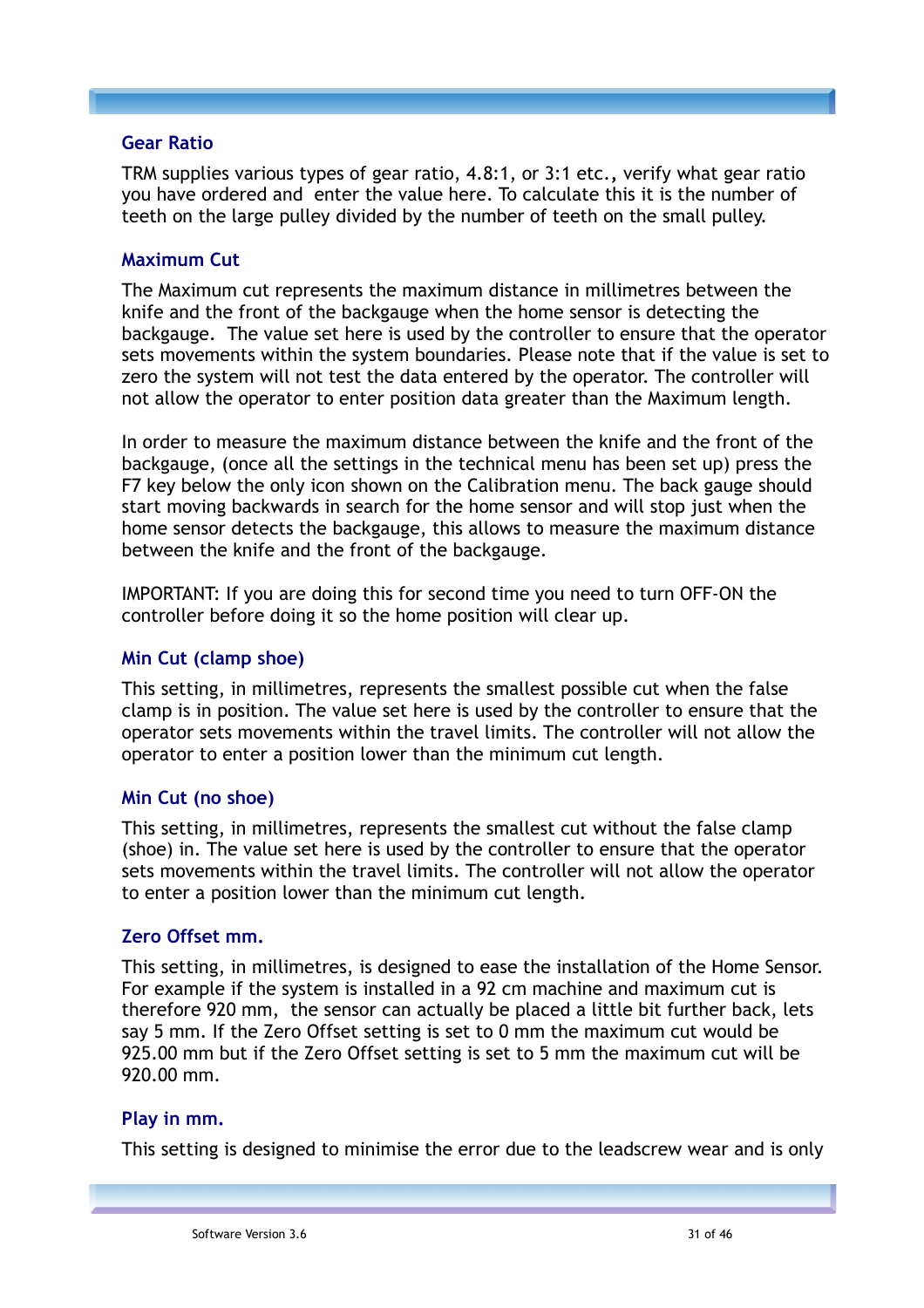functional when the backgauge is moving backwards. The system moves back beyond the set position by the programmed distance and then moves forward to the actual position. This ensures that all positions are moved to in the forwards direction and are therefore consistent.

To set this, first go to the technical menu. Then move the back gauge manually towards the front of the machine using the mechanical wheel for at least 5 turns, mark the position of the backgauge on the table and proceed to pull backwards the backgauge using both hands (Not using the mechanical wheel) as much as you can and mark on the table the new position. Now measure the distance between the 2 marks. The result is your Play in millimetres.

#### **Push Position**

This setting, in millimetres, is used mainly by the 'Label optimise' menu when the program is created automatically or in manual mode. The subtraction between the "length" value and "Knock position" is the one the system will enter into the 'Push' column in the Edit/Create menu.

#### **Load Position**

This setting, in millimetres, is used in automatic mode when turning ON the setting "Load Position" located in options.

#### **Encoder PPR**

Indicates the number of encoder pulses in 1 revolution, normally 1000 if using the encoder supplied for a DC System or 3000 for an AC Servo system.

#### **Machine Width**

This setting is in millimetres and is designed for the system to be able to make the calculations when using the 'label optimisation mode'.

#### **Jog Encoder PPR**

This is where the installer sets the number of pulses being used by the Jog encoder. This is normally 100ppr for most systems.

Once Calibration menu is set up press the **MENU** key twice to go back to the *Installation menu*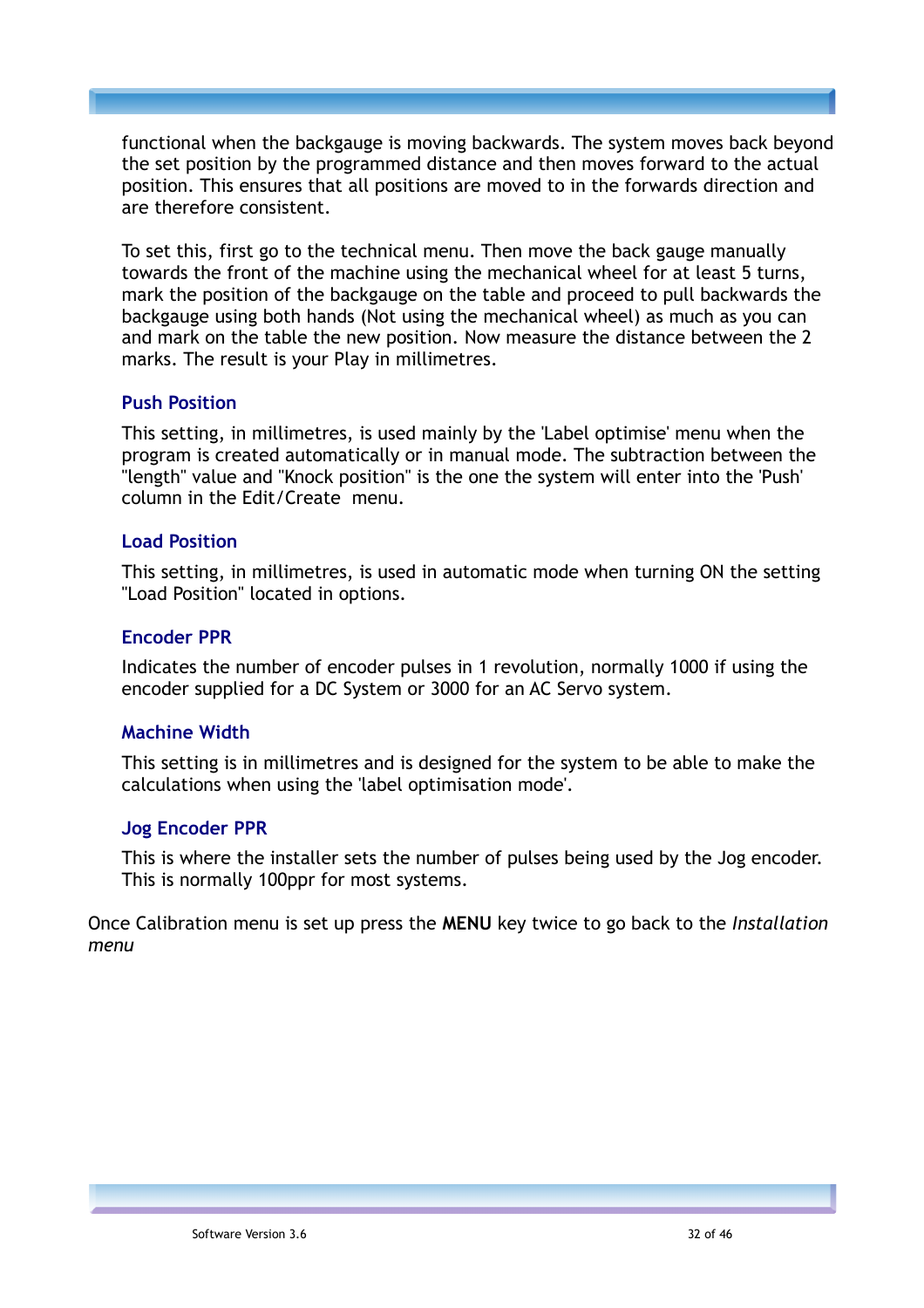## **Speed Settings**

From the installation menu, using the arrow keys move the cursor to the Speed Settings option and press ENTER. **Note the user must ensure that the maximum speeds are properly set up**. It is vital that the maximum speeds of each axis are correctly set, if the maximum motor speed is set higher than the motor can attain, the system will lose control of the motor. The motor speeds are set normally in quadrature pulses per sample period (QPSP). This makes setting the system up simple as it is very easy to calculate the maxim motor speeds and enter the value. When setting the motor speed one must ensure that the limits of the system are respected, always set motors to run at a safe speed. Please see the speed set up menu below:

| Speed Setup Menu                                                                                                                                                                              |  |  |  |
|-----------------------------------------------------------------------------------------------------------------------------------------------------------------------------------------------|--|--|--|
| 040<br>Max. Acc lim.<br>040.<br>Max. De-Acc lim.<br>200.0<br>Max Velocity<br>075.0<br>Forward Vel. in %<br>- 100.0<br>Return Vel. in %<br>010.0<br>Max Home Vel<br>025.0<br>Default Jog Spd % |  |  |  |
| Motor Speed RPM=4000                                                                                                                                                                          |  |  |  |

#### **Max Acceleration / Deceleration Limit**

Both the acceleration and deceleration of both axis is controlled in the same manner. It is set in units of travel per period. This can be either quadrature pulses per sample period or units of travel per second. The normal system is set in QPSP unless stated on the menu. The formula for acceleration is given by:

 $Vi = (Ap / 255) \times 1250.$ 

Where Vi = velocity increase per second squared, and Ap is the acceleration parameter entered by the user.

In reality it is almost impossible for users to calculate the optimum maximum acceleration which often has to be set by measuring the motor current during acceleration and deceleration and ensuring that these are within design limits. Where the system is set up in units per minute or second the acceleration and deceleration is set to reach a velocity increase per second of the acceleration parameter. For example an axis which has been calibrated in millimetres will accelerate at the rate of acceleration units per millimetre squared. In this case an axis will accelerate at the programmed number of units per millimetre second squared. If the figure 10 is entered for acceleration then the axis will accelerate at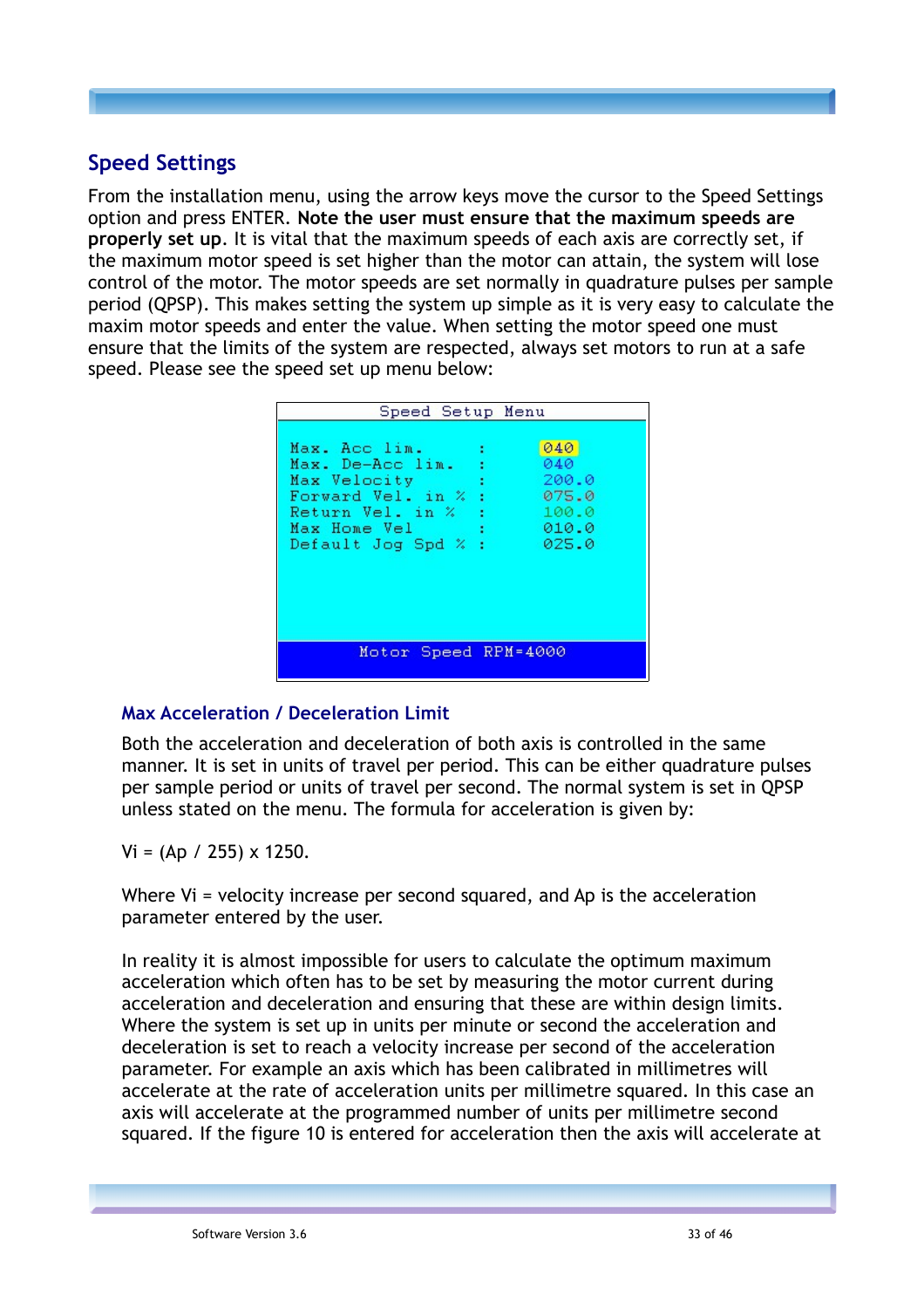the rate of 10 millimetres per second squared.

A common mistake made by people setting up systems, is that the acceleration is set too high. If the acceleration is set too high then the motor will fail to reach the destination set by the controller and a huge following error will occur. Although the motor may recover its position in due course the motion profile will be wrong and ultimately the motor may burn out. This will be obvious in the run screen as the power graph will be showing red. Decrease the acceleration until the graph shows green.

Once the motion control speeds have been set the user may exit the menu by pressing the menu key.

#### **Max Velocity**

Unless stated otherwise on the menu the speeds are set in Quadrature pulses per sample period. This is given by the formula

• V=((RPM motor x PPR encoder) / 20520)

Where RPM is the MAXIMUM working speed of the motor in RPM and PPR is the number of pulses per revolution of the encoder. Please see the table below. This shows speed settings for various motor speed ranges when fitted with 1000 pulse encoder. If the version of PROCUT you have has been configured in units per period (normally mm/min or mm/sec) values must be calculated by using the gear ratio and the speed of the motors etc.

| Maximum RPM                                                                   | Speed value | Maximum RPM | Speed Value |
|-------------------------------------------------------------------------------|-------------|-------------|-------------|
| 500                                                                           | 24          | 1,000       | 48          |
| 1,500                                                                         | 73          | 2,000       | 97          |
| 2,500                                                                         | 121         | 3,000       | 146         |
| 3,500                                                                         | 170         | 4,000       | 194         |
| 4,500                                                                         | 219         | 5,000       | 243         |
| 5,500                                                                         | 268         | 6,000       | 292         |
| This table shows Maximum speeds for motors fitted with 1000 P.P.R. Encoder in |             |             |             |
| <b>QPSP</b>                                                                   |             |             |             |

Please note that this is the maximum speed the motor can run, however when the motor is with load the motor speed could be considerably less.

#### **Return Vel. in %**

The Return Velocity is the value at which the backgauge will move when moving backwards in the automatic mode. Note that this value is a % of the 'Max Speed' setting explained above therefore the maximum number allowed is 100%.

#### **Forward Vel. in %**

The Forward Velocity is the value at which the backgauge will move when moving in the forward direction in the automatic mode. Please note that this value is a % of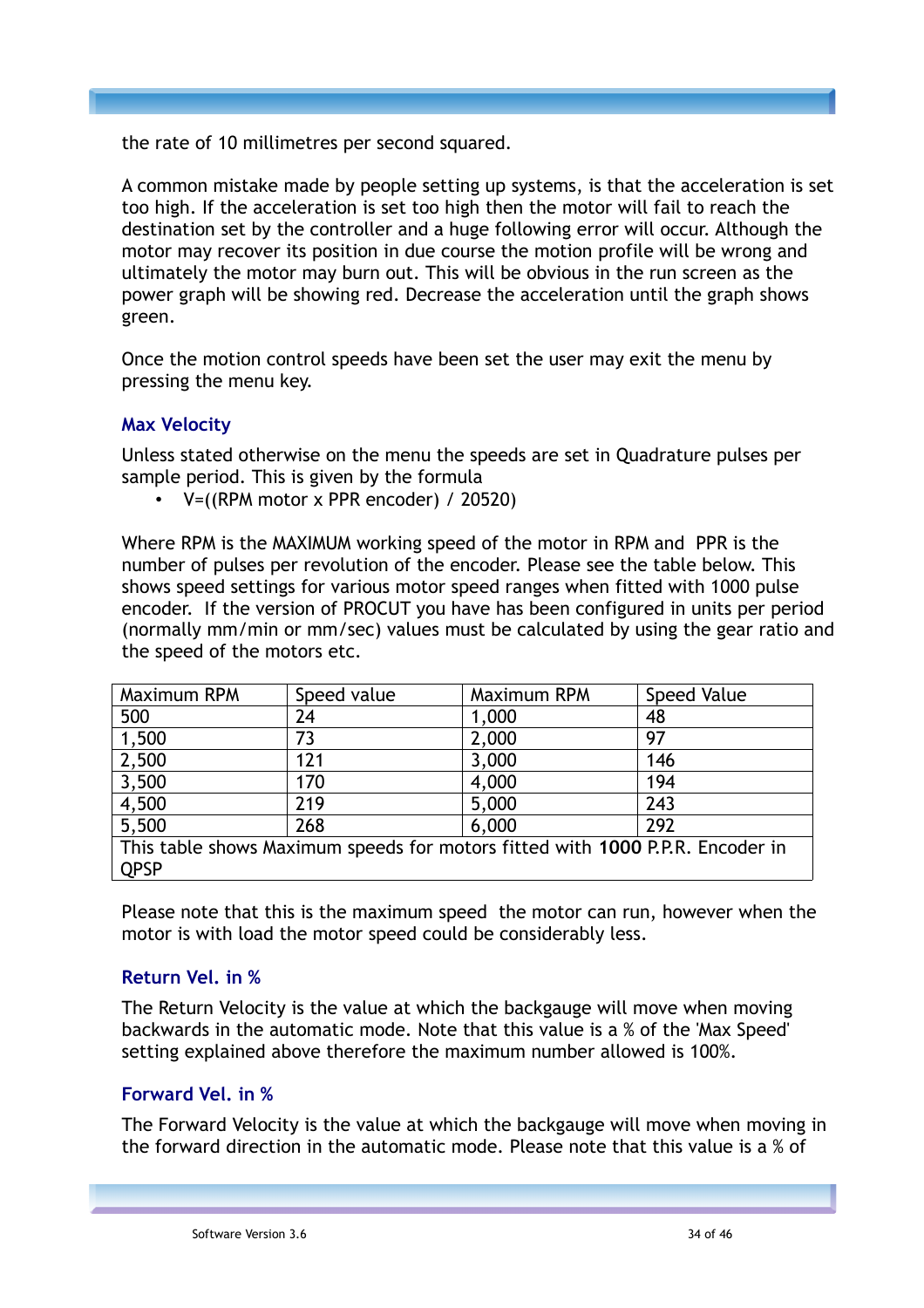the 'Max Speed' setting explained above therefore the maximum number allowed is 100%. Generally it is a good idea to keep the forward speed lower than the return speed as the paper will have less tendency to slide on each other when stopping and reduce the time taken to "block" the paper back up again.

#### **Max Home Velocity**

This, unless stated otherwise on the menu, is set in percentage of maximum speed. See section above (Maximum Speed) for more information. The maximum home speed velocity is the velocity that the system returns to home at. This should normally be quite low. Remember that the zero point may be near the end of the axis travel and therefore if the velocity is high there is a chance of the axis hitting the end of travel.

#### **Default Jog Spd.**

The value entered for 'Default Jog Speed' governs the speed at which the backgauge will move when using the 'Fast forward' or 'Fast reverse' controls in the Manual mode.

Important! Enter a very low value to avoid crashes against the machine limits!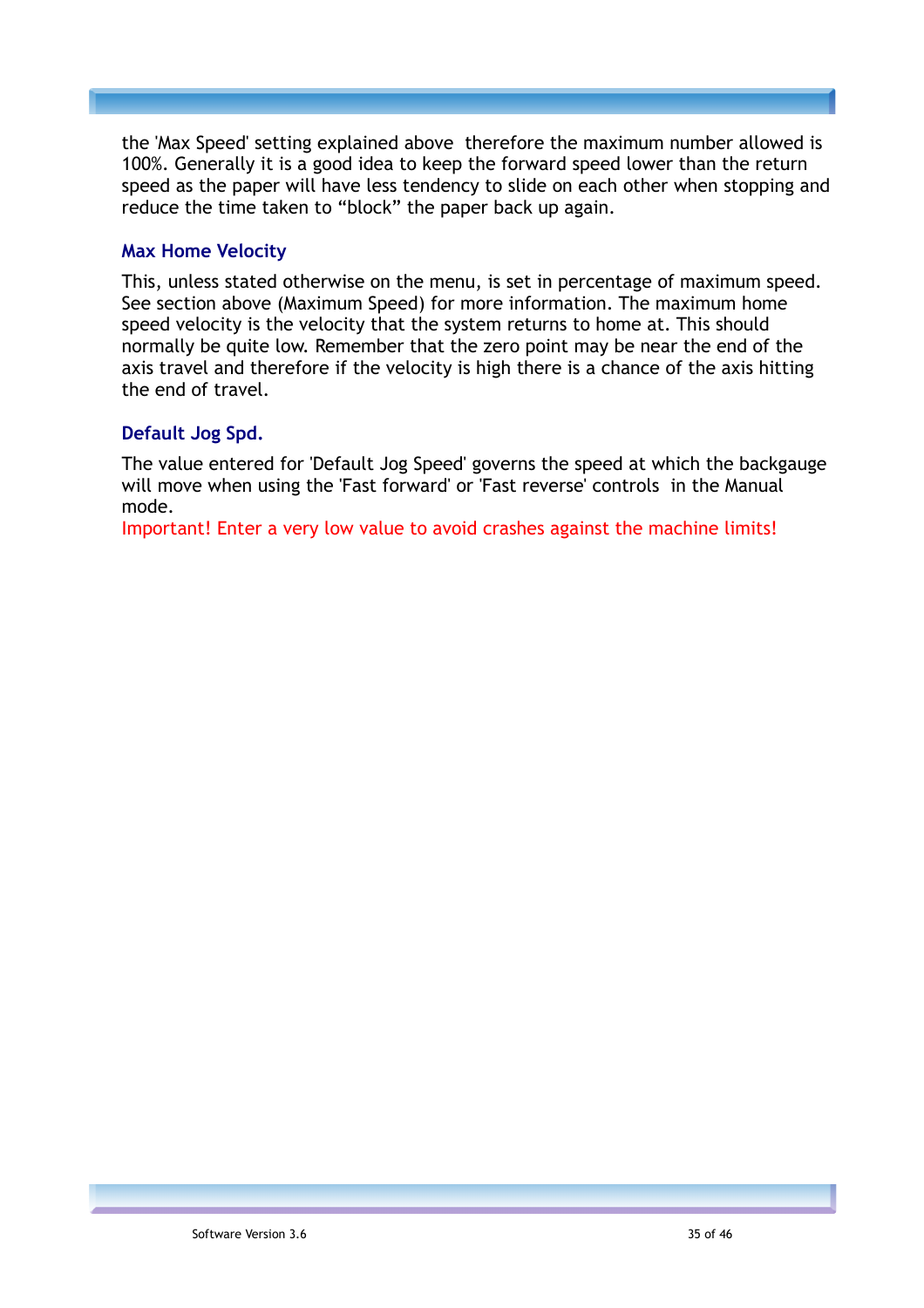## **Motion Control**

From the Technical menu select the option 'Motion Control'. Having calibrated and set the motion travel speeds etc. the user needs to set the motion parameters, these are in the form of gain and filter settings for the axis.



Note that there is Axis 0 and Axis 1, this is because on some bigger machines there could be 2 servomotors, if you are using just 1 servomotor then the data to be set is just for Axis 0.

#### **Gain Axis 'x'**

#### Default Value = 800, Range = 0-9999

The gain setting is a figure that the controller uses to set the stiffness or tolerance of the axis positioning. The lower the gain is set the easier it is to get the system to become stable, therefore never set the gain higher than you need. When you set the gain you will be able to see how that affects the positioning of the axis by the encoder positions shown at the bottom of the screen. You will see that there are two sets of figures at the bottom of the screen these are DAC and Encoder Where DAC represents the current DAC output and Encoder represents the current encoder position, the controller will attempt to position all axis at zero. Note that the value for Gain is 0 and Encoder is 0 at this point as power has not been enabled.

#### **Filter A 'x'**

#### Default Value = 210, Range = 0-255

Filter A parameter represents the primary digital filter where the higher the value the lower the filtering frequency, for example a high speed motor normally requires a filter 'A' setting of approximately 210, a slower DC motor would require a setting of approximately 250, Note: this parameter has a maximum setting of 255.

#### **Filter B 'x'**

Default Value = 64, Range = 0-255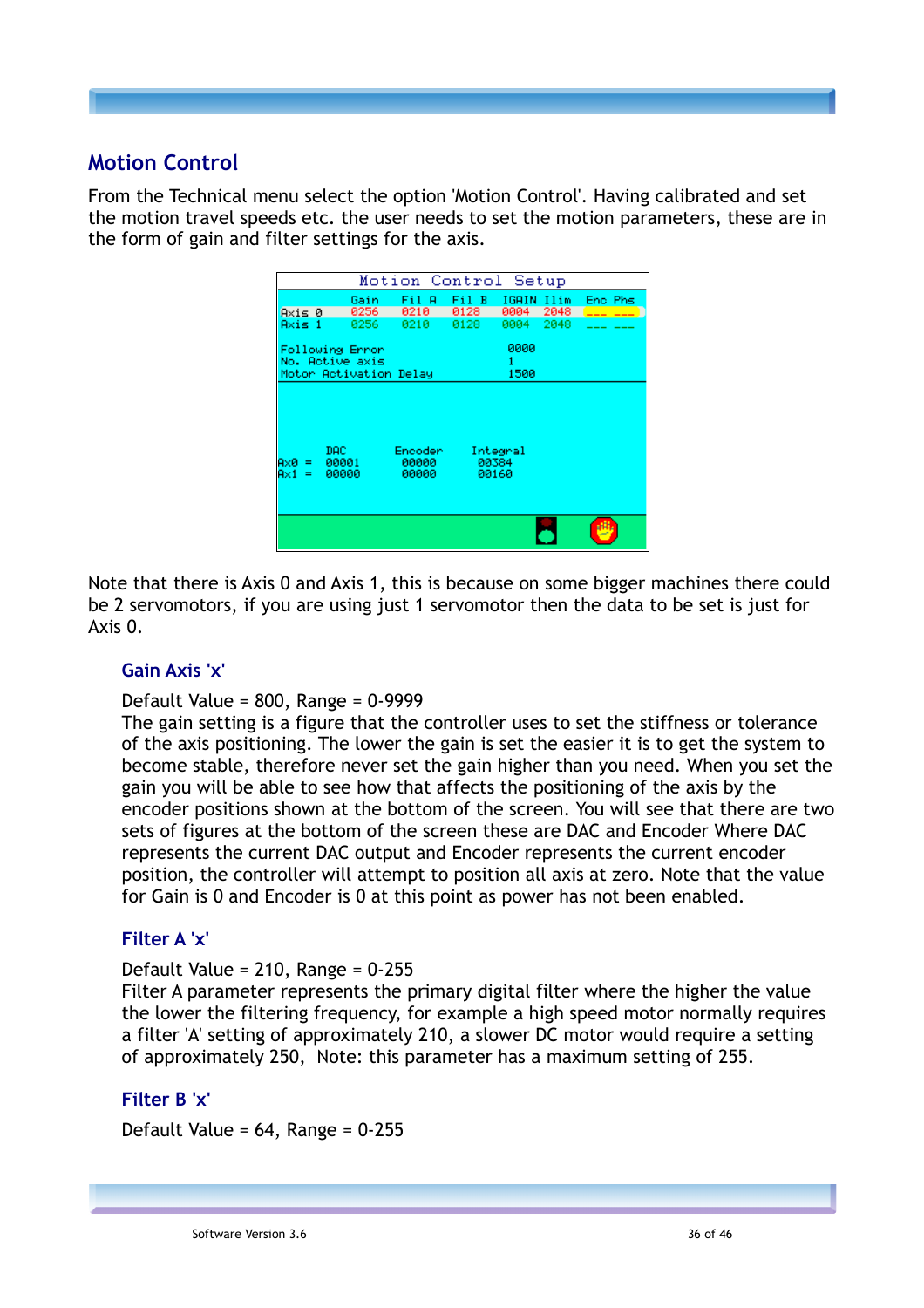The 'Filter B' parameter represents the secondary digital filter, it tends to deal with high frequency isolation in the motor. Like the 'Filter A' parameter it is suggested that this is set with the gain relatively low and that the 'Filter A' parameter is set roughly to the correct value then the 'Filter B' parameter can be adjusted. Typical values are around 64.

#### **Igain / Ilim**

Igain Default Value = 256, Range = 0-999 Ilim Default Value = 1024, Range = 0-4000

These settings are designed to correct the positioning error when the motor is stationary.

The Integral value is shown at the bottom of the screen and becomes live when the motor is energised.

#### **ENC / PHS**

There are a combination of 4 settings here. Generally these are only changed when an axis is unstable or if the axis needs to operate in a different direction. After positioning the cursor over this column, press enter and a pop up box will appear as in the image below:

|                                                    | Motion Control Setup              |                |              |              |         |  |
|----------------------------------------------------|-----------------------------------|----------------|--------------|--------------|---------|--|
| Gain                                               | Fil<br>-A                         | Fil B          | IGAIN        | Ilim         | Eno Phs |  |
| 156<br>Axi<br>56<br>Axi<br><b>INU</b>              | 0210<br>0210                      | 0128<br>0128   | 0004<br>0004 | 2048<br>2048 |         |  |
| <b>INU</b>                                         |                                   |                | 0000         |              |         |  |
| Fol INU<br><b>INU</b><br>hon<br>No F<br>xis        |                                   |                |              |              |         |  |
| Motor Activation Delay                             |                                   |                | 1500         |              |         |  |
| DAC.<br>00001<br>Ах0г<br>$=$<br>00000<br>A×1.<br>= | <b>Encoder:</b><br>00000<br>00000 | 00384<br>00160 | Integral     |              |         |  |
|                                                    |                                   |                |              |              |         |  |

[--- ---] is the default setting where direction is normal and Encoder is normal.

[--- INV] is where the motor phase is inverted due to instability

[INV ---] is where the encoder is inverted due to instability but altering the phase would have the system operate in the wrong direction.

[INV INV] is where the system was stable but the operating direction needed to be changed.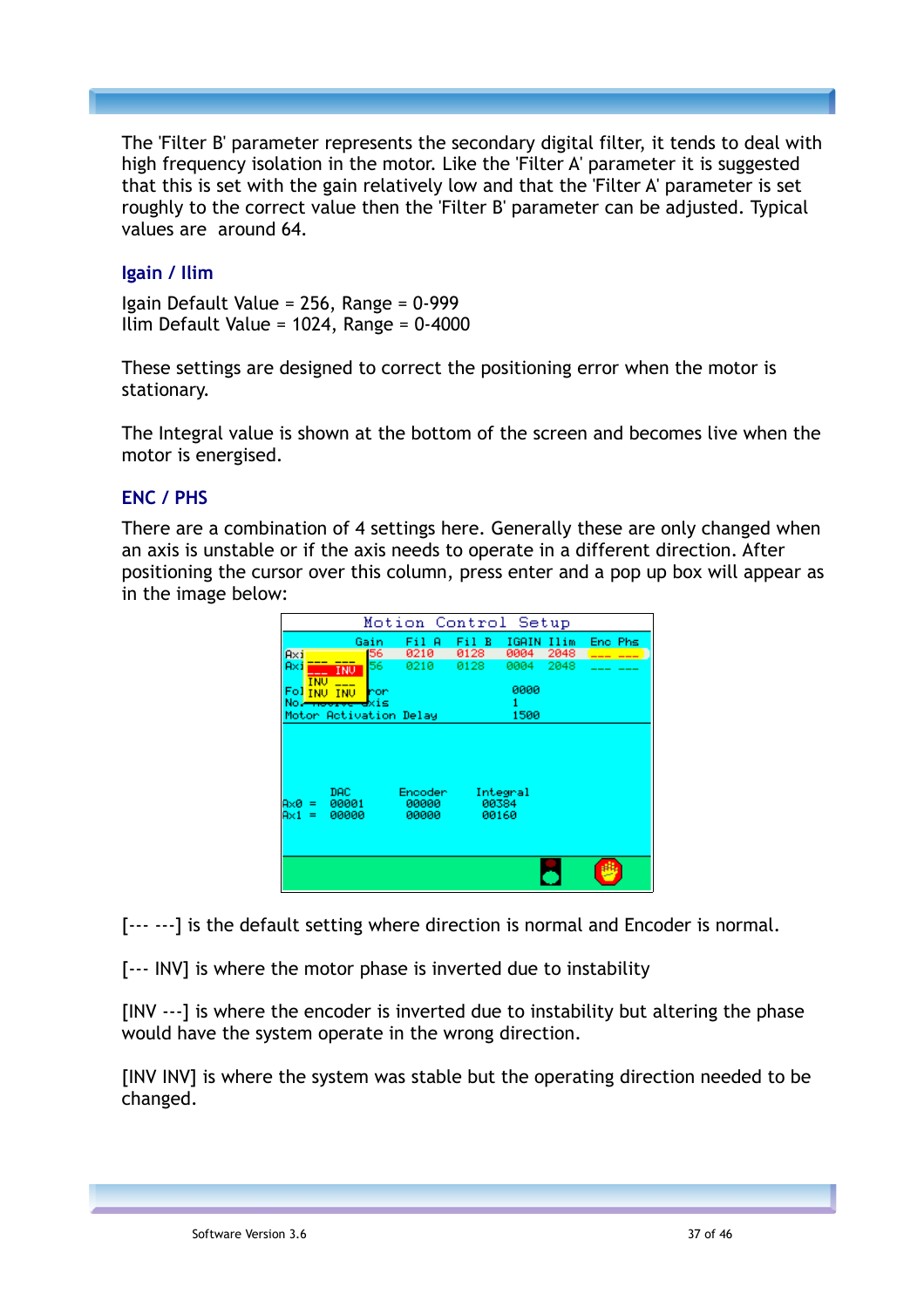#### **Following Error**

Following Error. This is the maximum permissible difference between the commanded position of an axis and its actual position. If no following error is set (0000) the controller will not look for any following error. When a following error is set, the bigger the value the bigger the following error tolerated. If the following error is bigger than the value set the controller will trip out and a message on screen will be shown. Maximum value is 9999. This can be used to trip the system in the event of a failure or if too much load is applied to an axis.

#### **No of active axis**

This value is normally set to 1 for a single motor system. On larger machines where 2 motors are used this would be set to 2.

#### **Motor Activation Delay**

On AC systems and some DC systems this value is set to allow a short delay for the drive to power up before motion is enabled. In some cases if the drive is enabled and the voltage is low the position desired will not be achieved and a larger command output given. Once the voltage has stabilised the motor could then jump causing erratic control during start up. This is set in milliseconds (ms) and a maximum of 2000 can be set.

IMPORTANT - Once the system is stable and has been thoroughly tested, it is recommended that the end user write the values down and store them in a safe place in-case they need to be reloaded in the future or use the "Backup Environment" in the memory menu.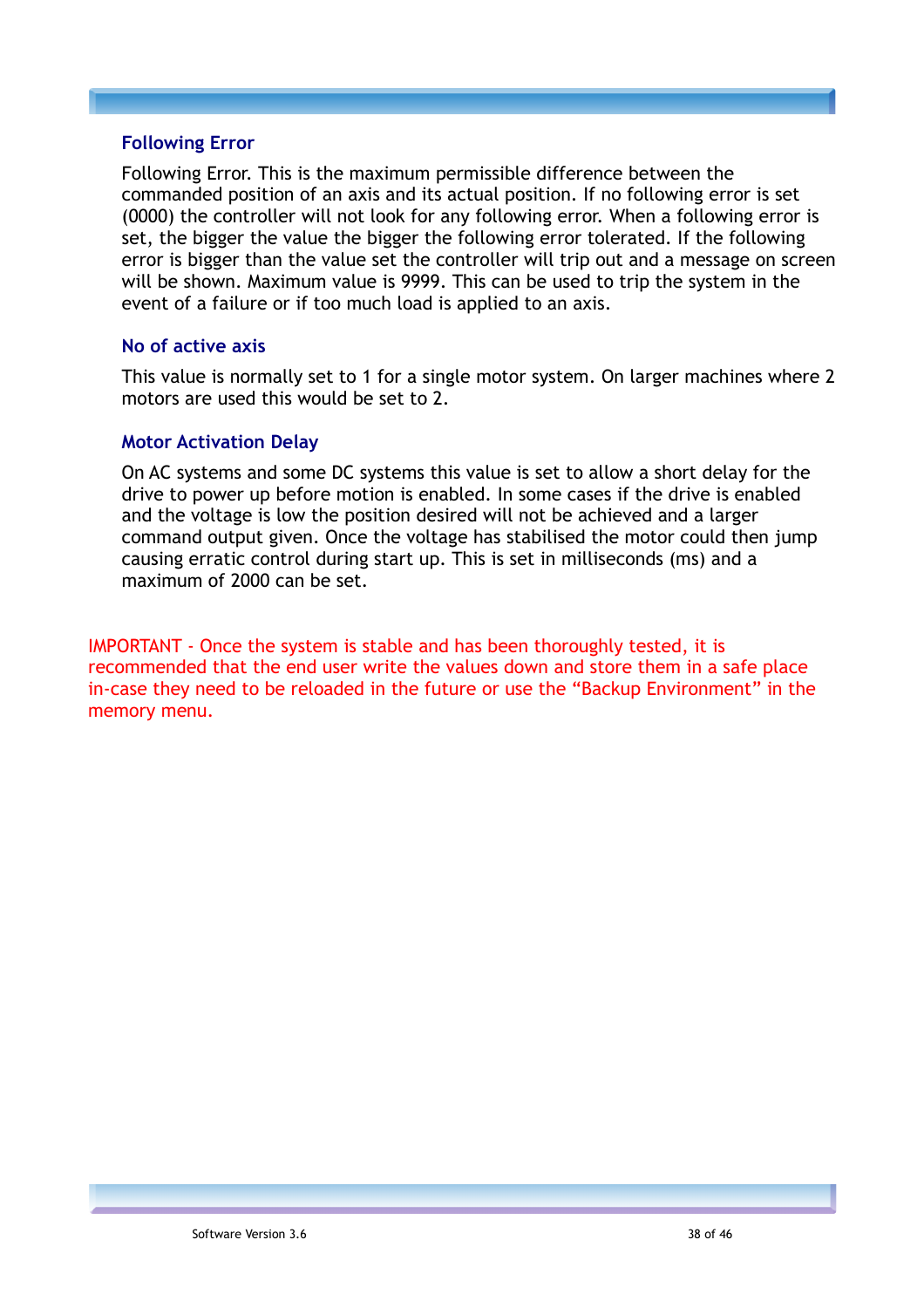## **Options Menu**

From the Installation Menu select 'Options' and the following screen will appear:

| Options Menu                                      |       |  |  |  |
|---------------------------------------------------|-------|--|--|--|
|                                                   |       |  |  |  |
| Decimal Places(inch):                             | 31    |  |  |  |
| Decimal Places(mm)<br>- 1                         | -2.   |  |  |  |
| Measurement Standard:                             | mm.   |  |  |  |
| Use Load Position : Off                           |       |  |  |  |
| $\overline{\phantom{a}}$ of f<br>Label Mode Air - |       |  |  |  |
| ™ Off<br>Manual Mode Air                          |       |  |  |  |
| Manual Mode Push Out: On                          |       |  |  |  |
| Cut Sensor                                        | : Low |  |  |  |
| Internal jog encoder: Off                         |       |  |  |  |
|                                                   |       |  |  |  |
|                                                   |       |  |  |  |
|                                                   |       |  |  |  |
|                                                   |       |  |  |  |
|                                                   |       |  |  |  |

An explanation of each setting follows below:

#### **Decimal Places (Inch)**

This setting indicates the number of decimal places (when in inches) that the system will show on the Edit/Create screen when moving to position. When displaying the position in Inches the maximum number of decimal places is 3.

#### **Decimal Places (mm)**

This setting indicates the number of decimal places (when in millimetres) that the system will show on the Edit/Create screen when moving to position. When displaying the position in millimetres the maximum number of decimal places is 3.

#### **Measurement Standard**

Here the user can select in what unit to display the position, Inches or Millimetres. However when running a program in Edit/Create the user can still temporarily change between either standard from the local options menu.

#### **Use Load Position**

If selected 'On' the backgauge's first action when running a program will be to move to the 'Knock Position' set up in calibration, a message on the screen will prompt the user to load the paper into position and to press ENTER to continue with the job.

#### **Label Mode Air**

If the Air relay option is installed, this setting will turn On or turn Off the air when using the label optimisation mode. This automatically sets the Air column to Yes or No for every line that is programmed when using the Label Generator menu.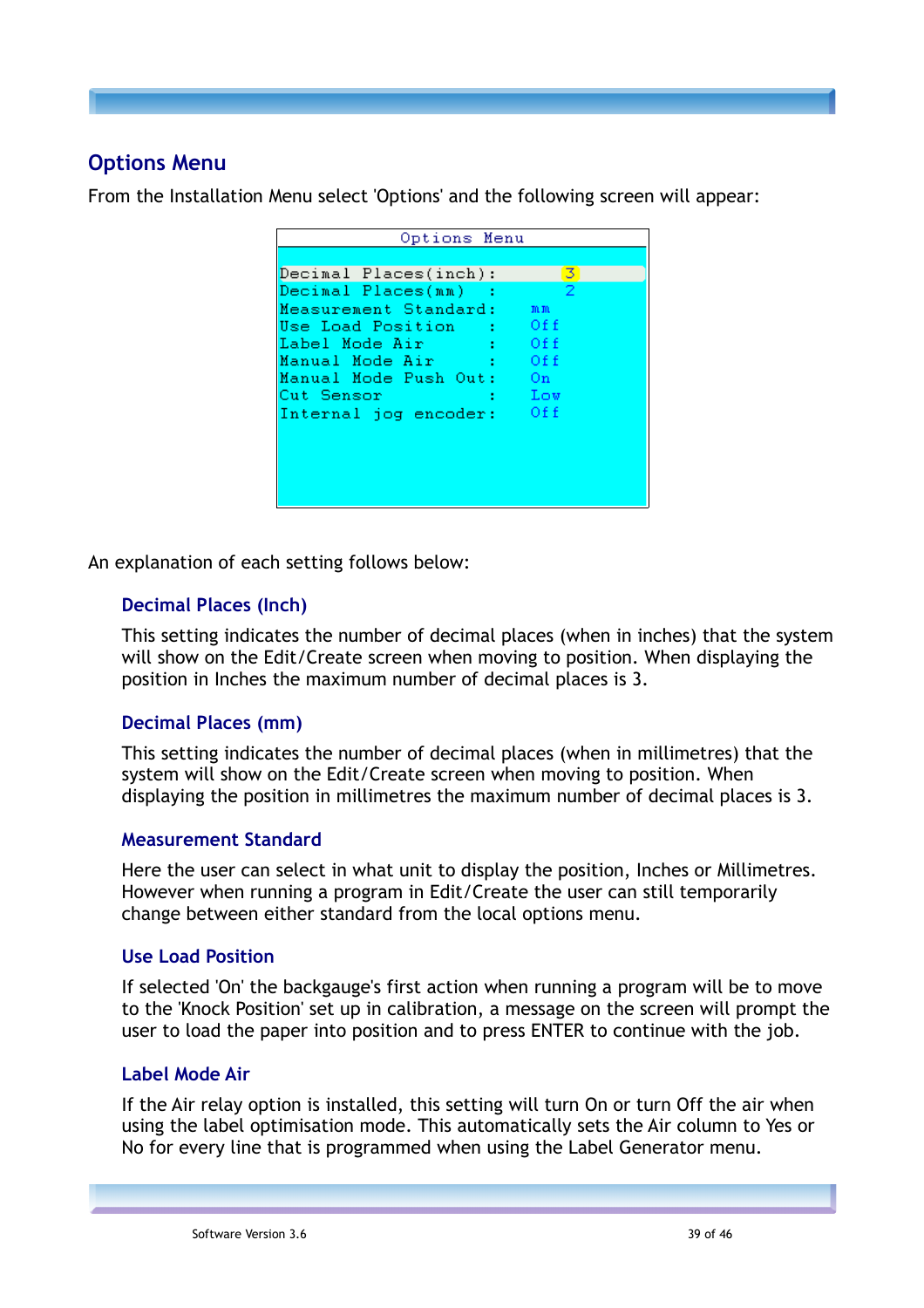#### **Manual Mode Air**

If the Air relay option is installed, this setting will turn On or turn Off the air when using the manual mode.

#### **Manual Mode Pushout**

When set to "On" a Pushout operation will be performed after a cut is made in manual mode. The amount that the paper will be pushed out is specified in the "Calibration Menu"

#### **Cut Sensor**

On some machines the blade sensor does not detect the blade when in 'rest' position but when the blade is down, therefore:

- Select 'Low' when the Sensor detects the blade when it is in 'rest' position.
- Select 'High' when the Blade sensor detects the blade when cutting.

#### **Internal Jog Encoder**

This is generally factory set to off for 5.7" controllers and to on for 10.4" controllers where a jog wheel is fitted to the front panel of the controller.

#### **Password Menu**

In installations where permission is required to enter data or to use certain menus it is a good idea to change the user passwords regularly. This is achieved via the Password menu.

| Password Menu                                                                                                                                   |     |  |  |
|-------------------------------------------------------------------------------------------------------------------------------------------------|-----|--|--|
| Diagnostics Menu<br>Motion Control Menu:<br>Technical Menu<br>Delete File<br>Delete Directory<br>Password Menu<br>Save File<br>Restore Defaults | - 1 |  |  |

There are two levels of password these being the user passwords and the system master password. When first supplied, your distributor will advise you on the initial password settings. To make changes to the user passwords enter the password menu from the **Technical Menu** as shown in the figure above. The enter password screen will appear, at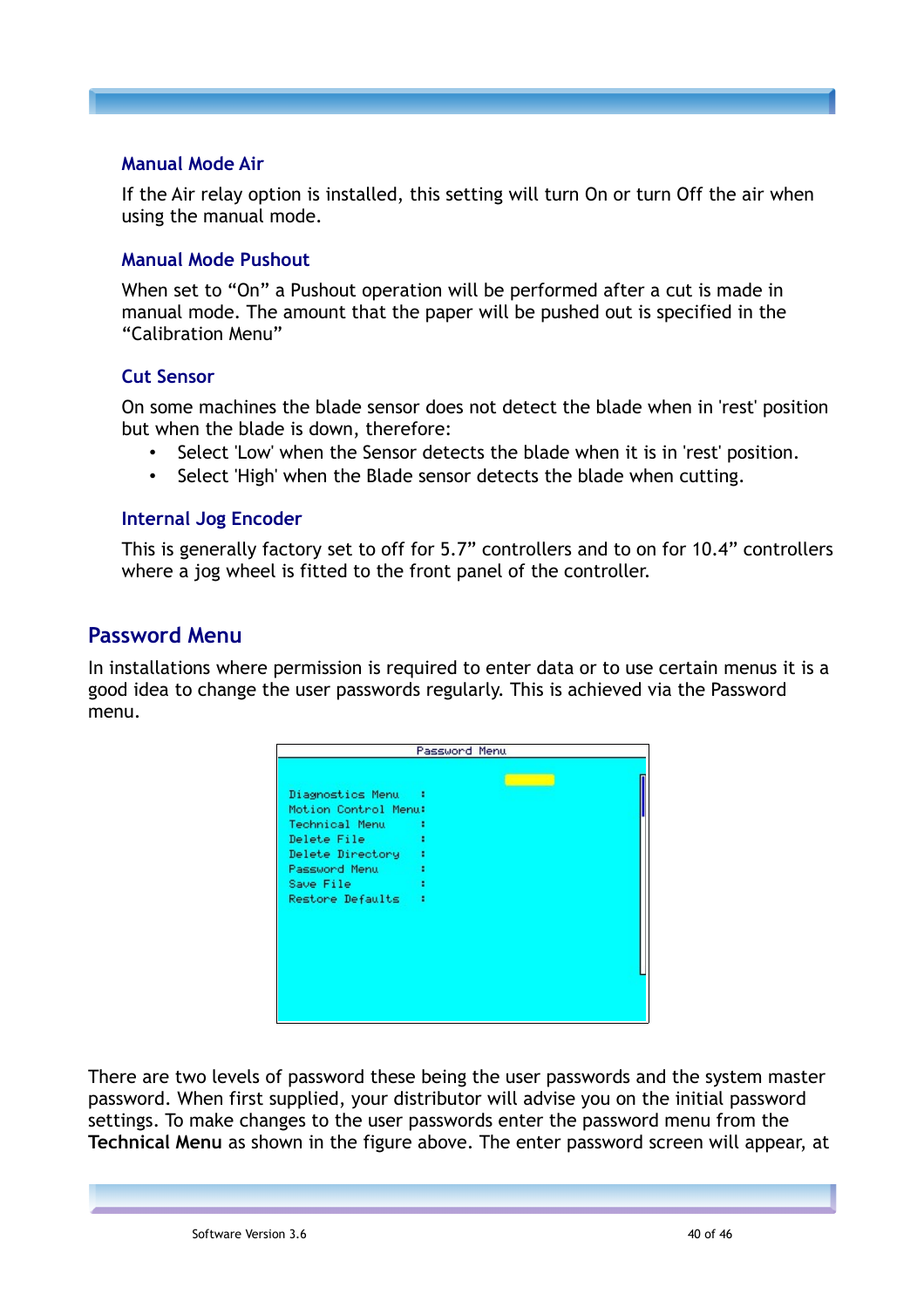the prompt enter either the master or the password menu user password.

#### **Entering a New Password**

Move the cursor to the line that requires editing. Overtype the existing password with up to 6 characters. Legal characters include alphanumeric and symbols. We would suggest that the passwords are written down and stored in a safe place for future reference should any be forgotten.

#### **The Diagnostic Menu**

From the technical menu shown above select 'Diagnostic Menu'. The menu allows basic controller testing and setting of the real time clock. Please see the diagnostic menu below:



#### **Set Time**

From the diagnostic menu select item "Set Time". The set time menu will be drawn as shown below:

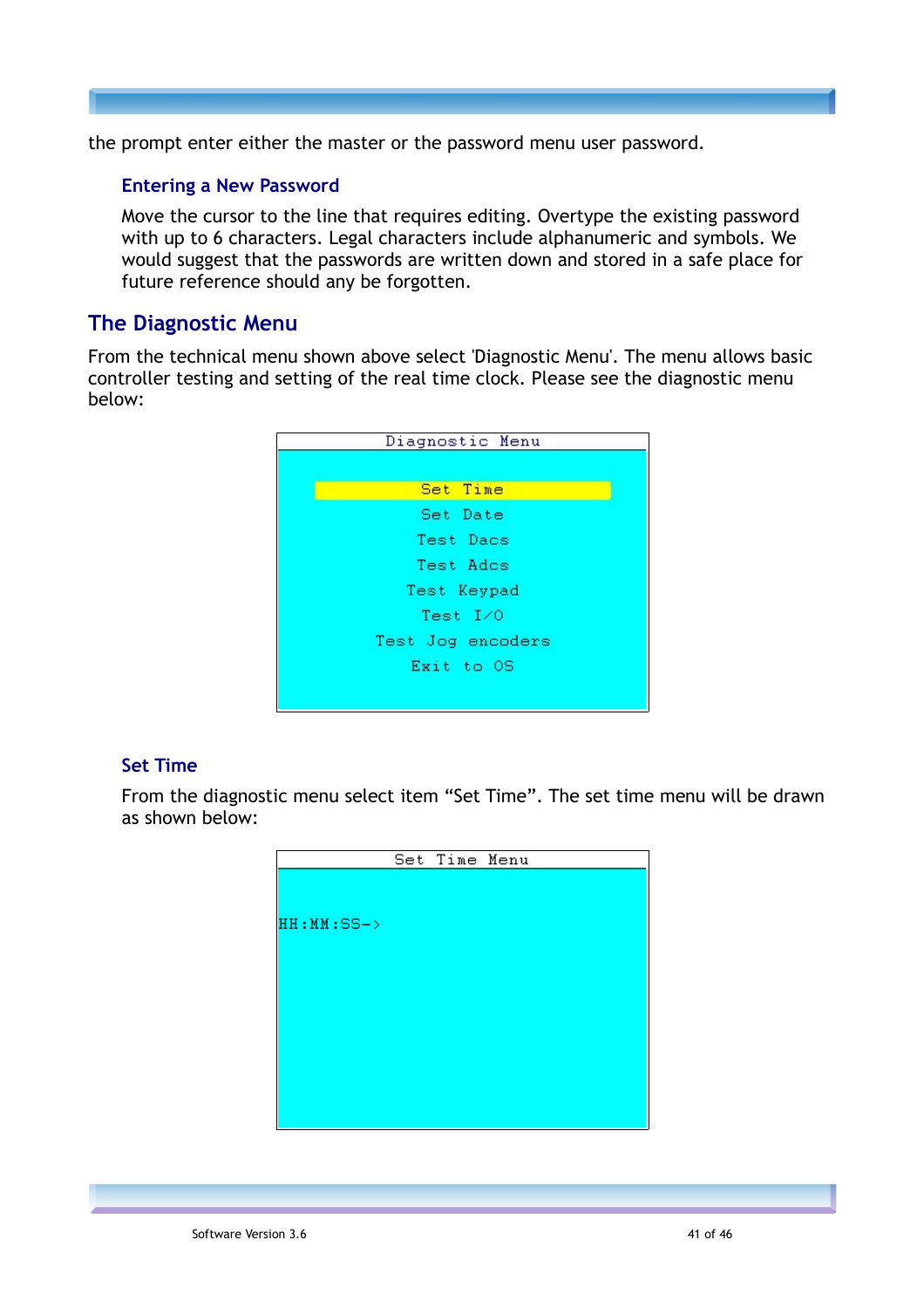The clock is set in only the 24 hour format. For example to set the time to 5:45:00 in the evening, enter 17 for the hour, the controller **will move to the next value field.** Then enter the minutes, in this case 45, the controller **will move to the next value field** so the display will read **17:45:** Now enter the zeros. The clock will start exactly when we finish typing the last digit in so enter the first 0 and wait for the reference clock to read 17:45:00 and enter the final 0.

The time will be set and the controller will return the display to the diagnostic menu. Please note that the clock is not self adjusting for winter/summer times and must be adjusted as required.

#### **Setting the Date**

Setting the data is similar to setting the time shown above. From the diagnostic menu select item "Set Date".

|              | Set Date Menu |  |
|--------------|---------------|--|
|              |               |  |
|              |               |  |
| $DD-MM-YY->$ |               |  |
|              |               |  |
|              |               |  |
|              |               |  |
|              |               |  |
|              |               |  |
|              |               |  |
|              |               |  |
|              |               |  |
|              |               |  |

The set date is exactly the same as the set time menu shown except that the display reads "Set date menu and the prompt reads DD-MM-YY where DD represents the day of the month, MM the month and YY the last two digits of the year. At the prompt enter the date in the two digit format e.g. to enter the 1st of June 2002 enter 01- 06-02. Note that the controller adds the hyphen '-' automatically.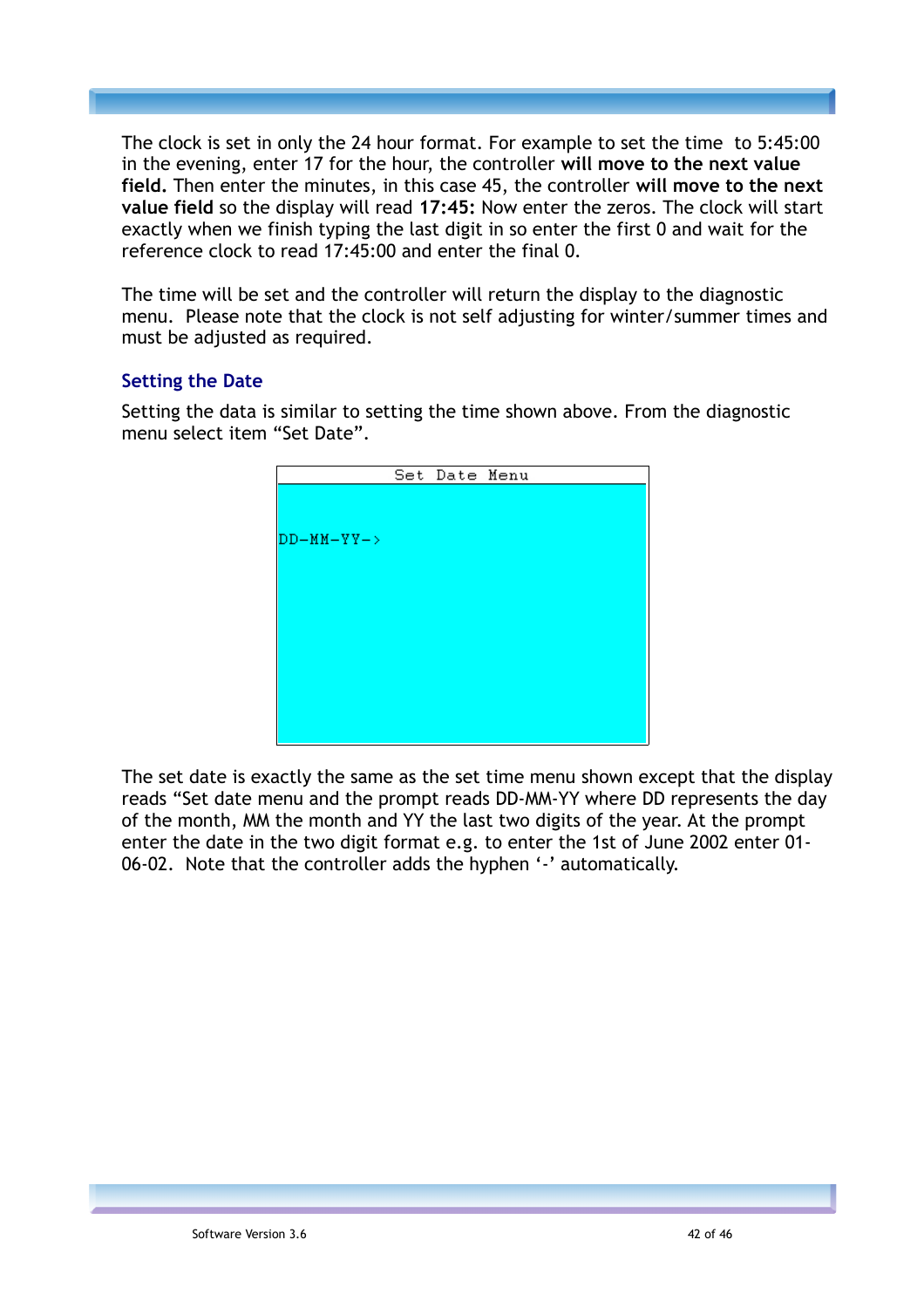## **The test DAC's Menu:**

This menu can be used by engineers to test the controller and amplifiers, you will need a multimeter to test the values.

The controller uses analogue voltages to control the position of the motors during motion control. The voltage range is positive through negative 10 volts (+/- 10 V). This voltage is produced via a digital to analogue converter (DAC). The range is set at the factory



#### **Zero Volts**

Before checking anything else it is suggested that the zero volts is checked first. From the *DAC test menu* press 0. The controller will output zero volts to both DACS The controller will indicate that it has accepted the command by printing "O volts" two lines below the menu. This voltage will remain until the menu is exited or another key is pressed.

#### **10 Volts**

This is used to make the controller output 10 volts from it's DACS. From the *DAC test menu* press 1. The controller will output 10 volts to both DACS. The controller will indicate that it has accepted the command by printing "1O volts" on the screen. This voltage will remain until the menu is exited or another key is pressed.

#### **-10 Volts**

This is used to make the controller output minus 10 volts from it's DACS. From the *DAC test menu* press 2, *-10 volts*. The controller will output -10 volts to both DACS The controller will indicate that it has accepted the command by printing "-1O volts" on the screen. This voltage will remain until the menu is exited or another key is pressed.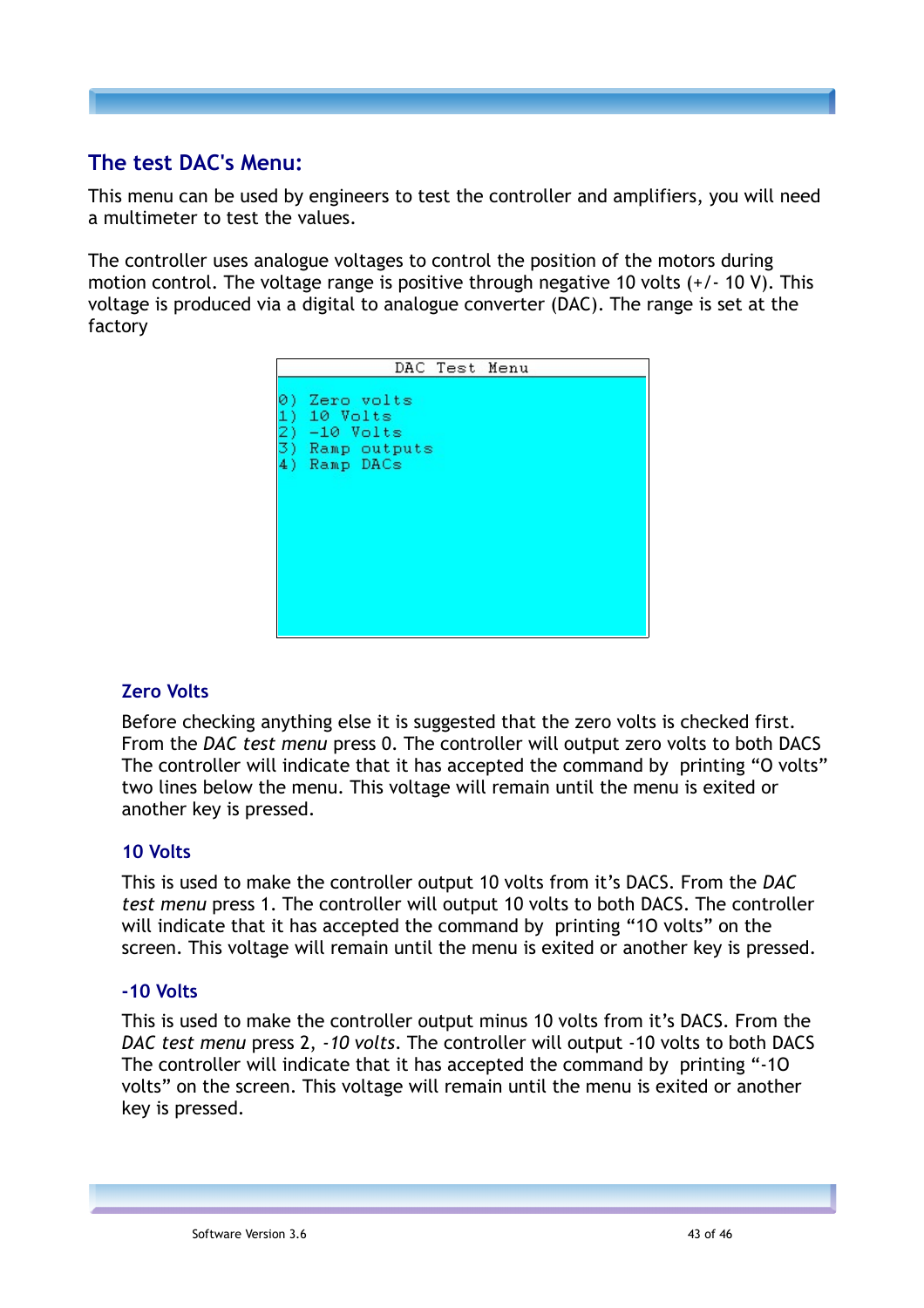#### **Ramp Drivers**

This function causes a saw tooth pattern to output to the drivers (digital outputs). Using suitable loads and an oscilloscope it is possible to check the drivers dynamically. The highest frequency is output to driver 0 and the lowest to driver 7. To use this function from the *DAC test menu,* press 3 Ramp drivers. The controller will output the sawtooth to the drivers and it will indicate that it has accepted the command by printing "Ramping Drv" on the screen. This voltage will remain until the menu is exited or another key is pressed.

#### **Ramp DACS**

This function causes a saw tooth pattern to output to the DACS. Using suitable loads and an oscilloscope it is possible to check the DACS dynamically. The iDACS produce a high quality linear sawtooth waveform. Any errors in the linear section of this waveform might indicate that the DACS have been damaged. To use this function from the *DAC test menu* press 4 Ramp DACS. The controller will output the sawtooth to the DACS and it will indicate that it has accepted the command by printing "Ramping DAC" on the screen. These voltages will remain until the menu is exited or another key is pressed.

#### **Test I/O Menu**

The test I/O menu is very useful as it allows the machine to be tested by controlling the drivers and monitoring the Home Sensor, Knife Sensor and Clamp Sensor. The menu displays both the state of the inputs and the outputs. The outputs can be individually set on or off.



The first line of the display shows the number of the input in hexadecimal with the **M**ost **S**ignificant **B**it (**MSB**) on the left hand side. To the right of the heading is the hexadecimal value of the inputs. On the second line there is a binary representation of the outputs where 1 is high and 0 is low. Now we are going to verify if the sensors being used are working.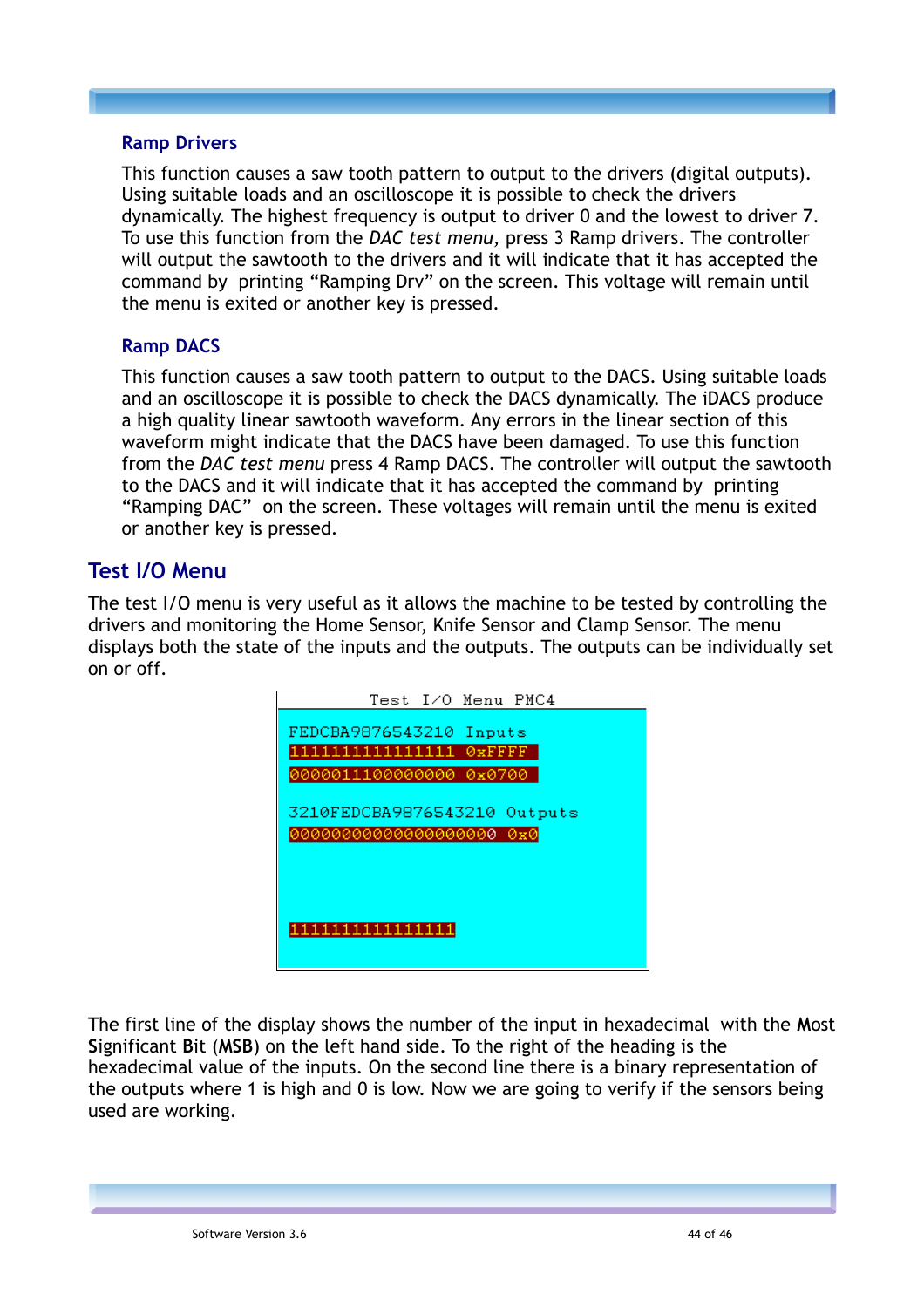First using the manual wheel move the backgauge to wards the home sensor. The value for input 0 (where the home sensor is connected) should change from 1 to 0 when detecting the backgauge. Now proceed to verify the Knife sensor and the Clamp sensor. When detecting the knife, the input 2 should change from 1 to 0, and finally when detecting the clamp the input 3 should change from 1 to 0. If in any case the sensor is not working properly verify the connection inside the electrical cabinet.

Next there is a heading for the drivers, these are MSB on the left hand side with the driver number directly above each driver. In this case 0 represents off and 1 is on. On entry to the menu all drivers are off.In the above image driver 0 is highlighted in white. To turn this driver on press '1' on the keypad to turn it off again use '0'. The left and right hand arrow keys are used to scroll left or right allowing access to all drivers. Drivers 9,10 and 11 are used for the Air, Cut and Clamp.

When testing is complete use the **MENU** key to exit to the diagnostic menu.

## **Exit to OS:**

This option is used only under the instruction of your supplier and is normally for backing up/restoring or program updates.